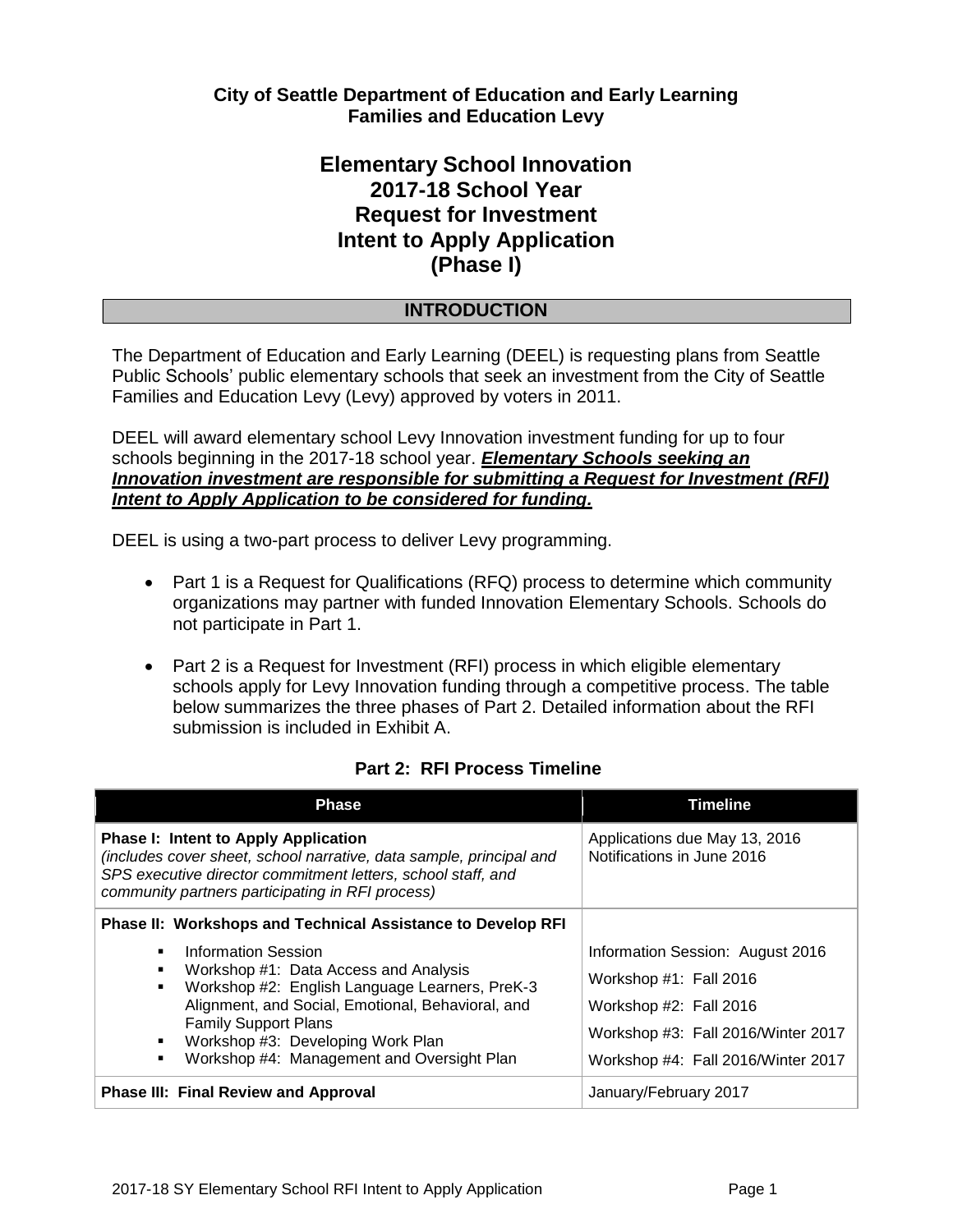# **2011 FAMILIES AND EDUCATION LEVY GOALS**

#### **Goals of the 2011 Families and Education Levy**

- Children will be ready for school
- All students will achieve academically and the achievement gap will be reduced
- All students will graduate from school college/career ready

Levy investments will be used to advance the stated goals, but with a particular focus on closing the achievement gap for low-income students, students of color, and English Language Learners.

### **INNOVATION ELEMENTARY SCHOOL OVERVIEW**

The Levy will invest in up to four new Elementary Innovation Schools during the 2017-18 school year. Elementary schools that are successful in the Request for Investment (RFI) process will receive Levy investments in exchange for achieving specific results related to Levy outcomes and indicators. Each school will propose outcome and indicator targets, based on student needs. DEEL will coordinate with selected Elementary Innovation Schools to finalize outcomes, indicators, and targets based on an analysis of school-specific data and performance trends. Schools meeting their annual performance targets will continue to receive Levy funding for the remainder of the 2011 Levy (through the 2018-19 school year) barring changes to the student population served and contingent upon fidelity of Levy contract implementation.

Innovation Schools are schools that have large concentrations of low-performing students and/or students with multiple risk factors (see "Focus Students" in Exhibit C: Key Terms of this RFI Intent to Apply Application).

#### **Elementary and K-8 schools are eligible to submit an Elementary RFI Intent to Apply Application in Phase I of the RFI Process if:**

- 1. A school receives Title I.
- 2. A school has an overall Segmentation Level of Level 1 or Level 2 based on the 2014 SPS Segmentation Report.
- 3. A school has an overall 2014 Segmentation Level of Level 3 but its Absolute Score is below 60.
- 4. A new school that has a free and reduced-price lunch population and/or an English Language Learners' population above the district averages.

#### **Elementary and K-8 schools selected to progress through Phase II and III of the RFI Process must meet the following criteria in order to guarantee maintenance of their eligibility:**

- Applying principal and/or assistant principal is still at school during the 2016-17 and 2017-18 school year;
- School still meets eligibility requirements listed above;
- School principal or designee and key Levy team members attend required RFI technical workshops during the 2016-17 school year.
- School submits a completed RFI in January 2017 as part of Phase III.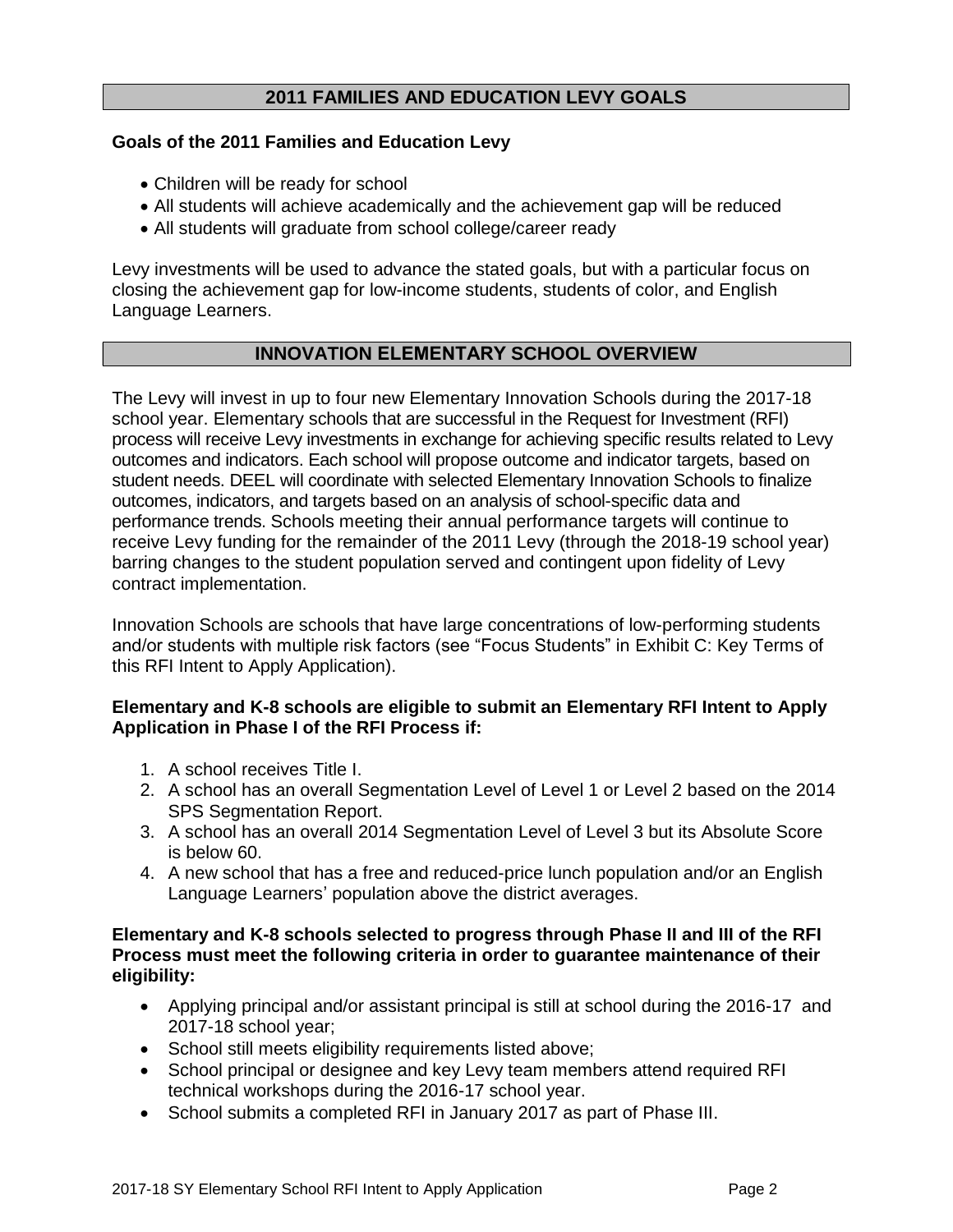If a school does not meet the above criteria, the City may reassign funding to a different school by adding an additional RFI grant cycle. If an additional RFI grant cycle is added, elementary and K-8 schools not selected in the current cycle but still meeting eligibility requirements will have the option to reapply for Innovation investment funds.

For the 2017-18 school year, Innovation schools will be awarded approximately \$334,000. Of this amount, 25% will be contingent on meeting the school-specific outcome and indicator targets. The goal of the Elementary School Innovation investment is to provide schools with the flexibility needed to implement the strategies that will best meet the needs of their focus students and ensure positive student results. Levy investments should be integrated into existing school systems to enable schools to align academic interventions and support services with specific student needs.

### **ELEMENTARY SCHOOL INNOVATION RFI INTENT TO APPLY APPLICATION TIMELINE**

| <b>Phase I: Intent to Apply Application</b>                                                                                                                      |                                               |  |  |
|------------------------------------------------------------------------------------------------------------------------------------------------------------------|-----------------------------------------------|--|--|
| Event                                                                                                                                                            | <b>Date</b>                                   |  |  |
| RFI Intent to Apply Application Issued                                                                                                                           | March 31, 2016                                |  |  |
| RFI - Intent to Apply Application Information Session #1<br>Room 2772<br>John Stanford Center for Educational Excellence<br>2445 3rd Ave. S<br>Seattle, WA 98134 | Thursday<br>April 7, 2016<br>$3:45 - 4:45$ pm |  |  |
| RFI - Intent to Apply Application Information Session #2<br>Room 2776<br>John Stanford Center for Educational Excellence<br>2445 3rd Ave. S<br>Seattle, WA 98134 | Friday<br>April 22, 2016<br>$8:00 - 9:00$ am  |  |  |
| Last day to submit questions                                                                                                                                     | May 6, 2016                                   |  |  |
| Deadline to submit RFI ITA applications*                                                                                                                         | May 13, 2016, 4:30 pm                         |  |  |
| <b>Review Panel and School Interviews</b>                                                                                                                        | May 31 - June 10, 2016                        |  |  |
| Notice of Intent to Award                                                                                                                                        | June 17, 2016                                 |  |  |

\* Dates following the submission deadline are approximate based on best estimates. DEEL will publish updates to the timeline if needed.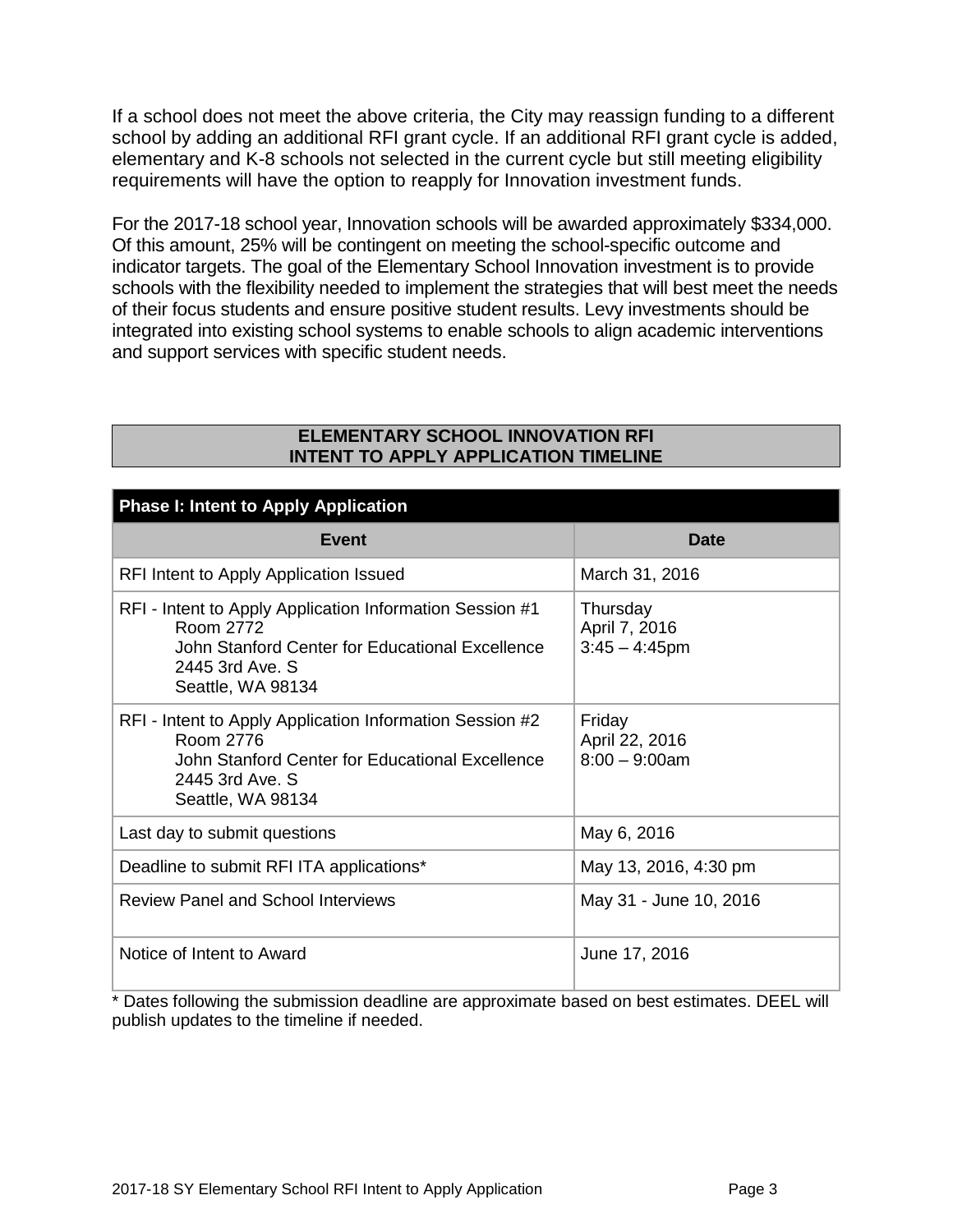# **INFORMATION SESSION AND RESOURCES**

### **RFI Intent to Apply Information Sessions**

The City will conduct optional information sessions. Schools are highly encouraged, but not required, to attend. The information sessions provide an opportunity for DEEL to explain RFI Intent to Apply submission requirements and for schools to ask questions and clarify any issues. Schools should review the RFI Intent to Apply Application process prior to attending the information session(s) and be prepared to raise any concerns at the meetings. Failure to raise concerns over any issues at this opportunity will be a consideration in any protest filed regarding such items that were known as of this pre-proposal information session. Please plan to attend these sessions and bring a copy of the RFI Intent to Apply Application with you.

| <b>Date</b>    | <b>Time</b>      | <b>Location</b>                                 |
|----------------|------------------|-------------------------------------------------|
| Thursday       | $3:45 - 4:45$ pm | Room #2772                                      |
| April 7, 2016  |                  | John Stanford Center for Educational Excellence |
|                |                  | 2445 3rd Ave. S                                 |
|                |                  | Seattle, WA 98134                               |
| Friday         | 8:00-9:00am      | Room #2776                                      |
| April 22, 2016 |                  | John Stanford Center for Educational Excellence |
|                |                  | 2445 3rd Ave. S                                 |
|                |                  | Seattle, WA 98134                               |

# **RFQ Approved Providers**

Individuals and organizations must be approved through the Levy's RFQ process to contract with schools for amounts exceeding \$5,000 per school year. Applicants are strongly encouraged to visit DEEL's website [\(http://www.seattle.gov/education/about](http://www.seattle.gov/education/about-us/community-partners)[us/community-partners\)](http://www.seattle.gov/education/about-us/community-partners) to view a list of approved providers and one-page overviews.

### **RFI Intent to Apply Questions and Answers**

If you need further information or have additional questions regarding the RFI Intent to Apply Application, please email [Dana.Harrison@seattle.gov.](mailto:Dana.Harrison@seattle.gov) All RFI Intent to Apply questions must be submitted via email by May 6, 2016. DEEL will make every attempt to post responses to all received questions within 48 hours or two business days on the following website: [http://www.seattle.gov/education/about-us/funding](http://www.seattle.gov/education/about-us/funding-opportunities/elementary_innovation_2017-18)[opportunities/elementary\\_innovation\\_2017-18](http://www.seattle.gov/education/about-us/funding-opportunities/elementary_innovation_2017-18) .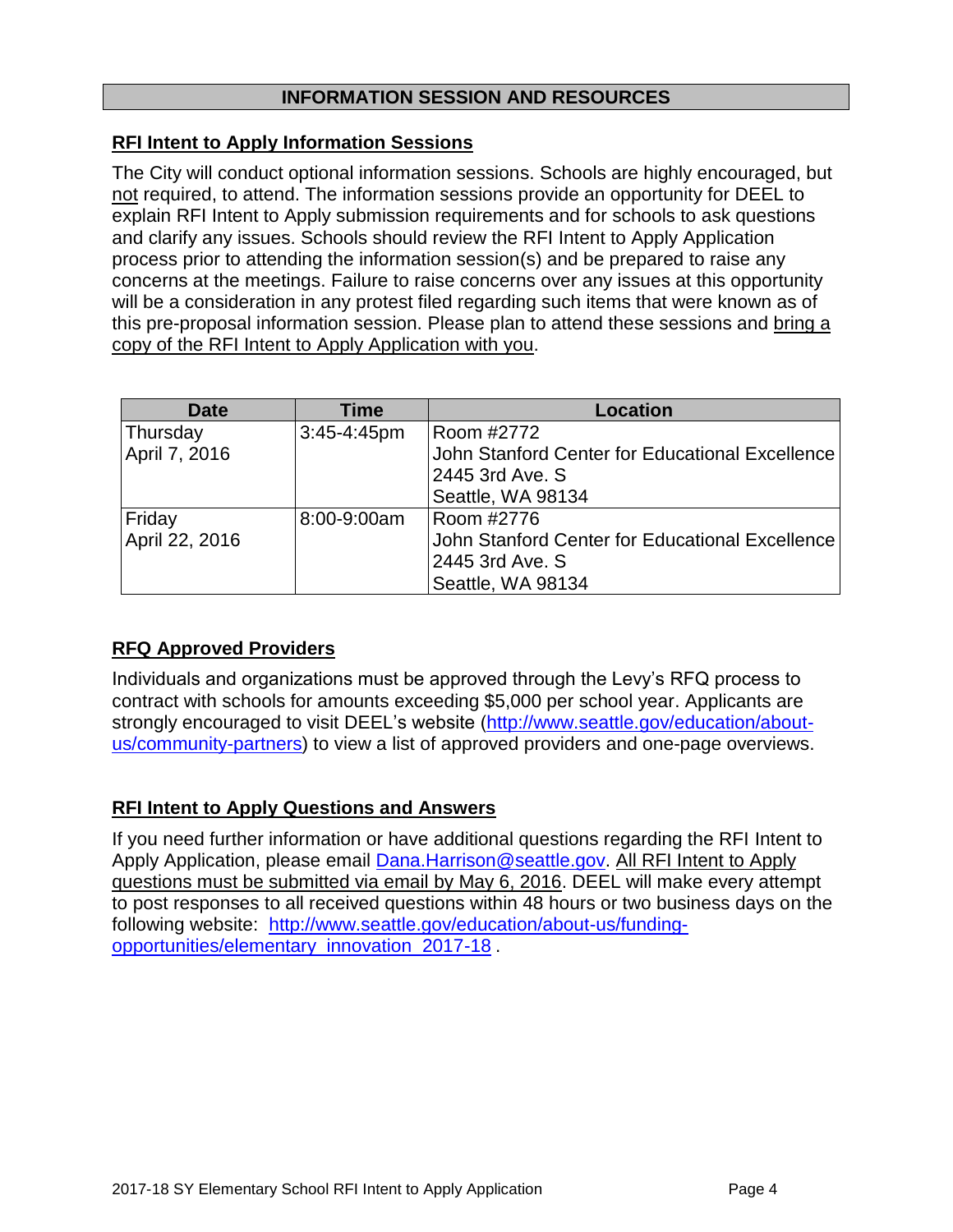# **INSTRUCTIONS TO APPLICANTS**

### **Response Guidelines:**

*Responses to each of the attachments below must follow the page limits identified in the instructions for each attachment. All narrative responses must be on 8½" X 11" paper, typed or word-processed, size 12 font with 1-inch margins, single- or double-spaced, page-numbered, single- or double-sided, with all attachments stapled together.*

The following documents, unless noted otherwise, must be submitted to constitute a complete RFI Intent to Apply Application submission:

- *1)* Attachment 1: Cover Sheet
- *2)* Attachment 2: School Narrative
- *3)* Attachment 3: Data Sample
- *4)* Attachment 4: Principal Commitment Letter
- *5)* Attachment 5: SPS Executive Director Letter
- *6)* Attachment 6: School Staff Participating in RFI Process
- *7)* Attachment 7: Community-Based Organizations Participating in RFI Process

Reference Exhibits:

- Exhibit A: Overview of RFQ and RFI Processes
- Exhibit B: Eligible Schools
- Exhibit C: Key Terms for RFI Intent to Apply Application
- Exhibit D: Step Ahead & Seattle Preschool Program Sites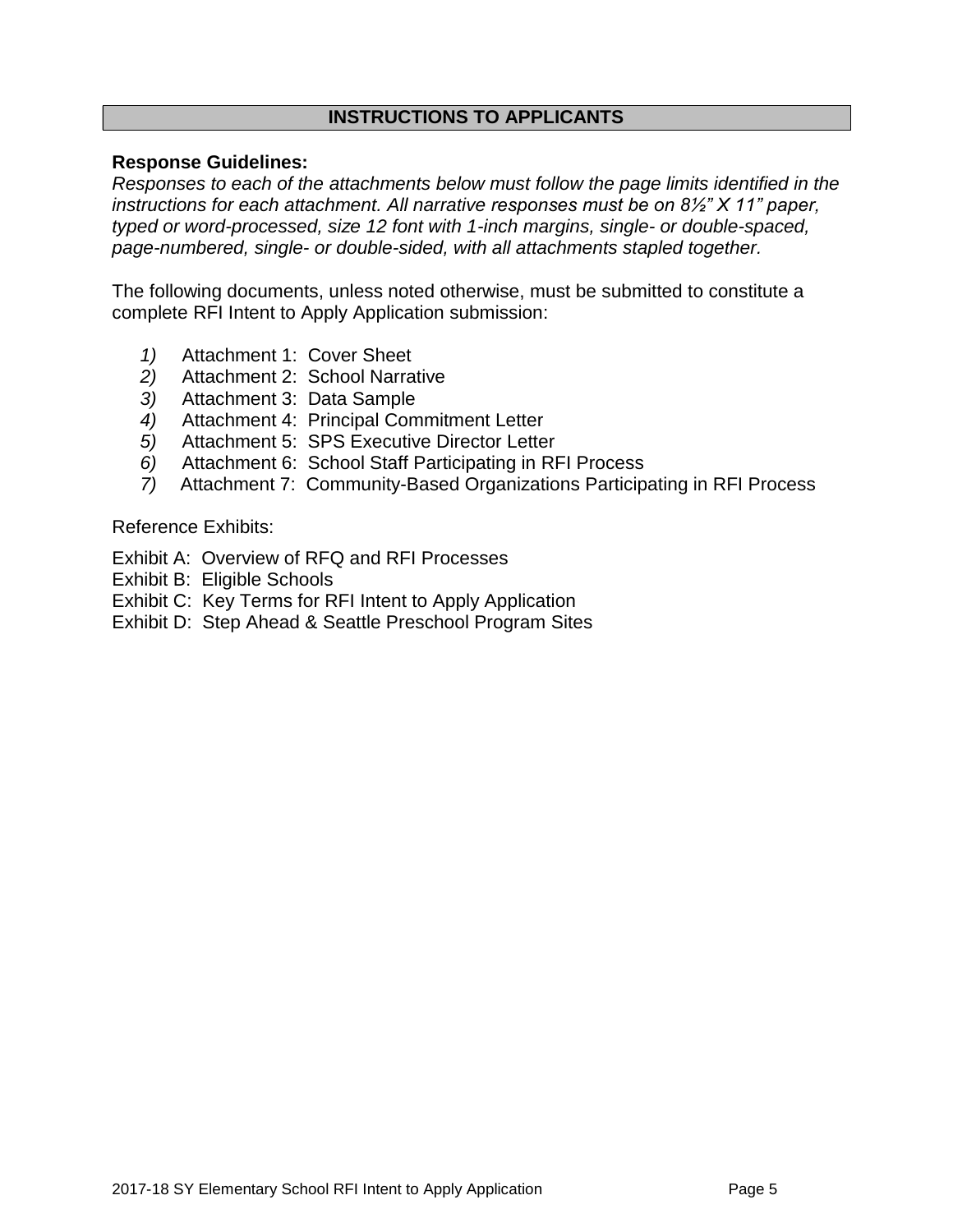# **ATTACHMENT 1: COVER SHEET**

# **ELEMENTARY SCHOOL INNOVATION RFI**

# **School Information:**

| School name:    |  |
|-----------------|--|
| School address: |  |

# **Principal's Contact Information:**

| Name:           |  |
|-----------------|--|
| Day/Work phone: |  |
| Email address:  |  |

# **Additional Staff Member's Contact Information:**

| Name:           |  |
|-----------------|--|
| Title:          |  |
| Day/Work phone: |  |
| Email address:  |  |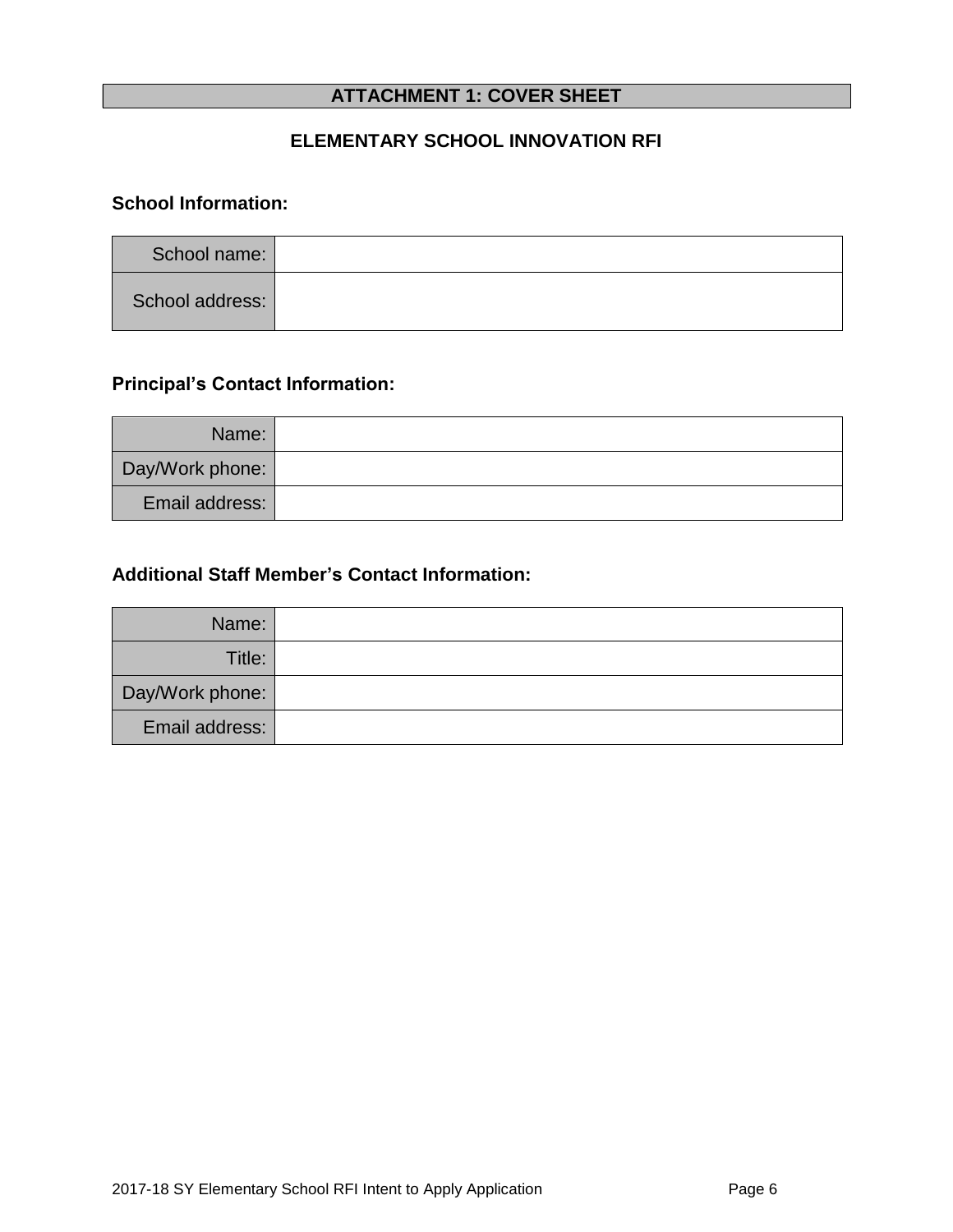# **ATTACHMENT 2: SCHOOL NARRATIVE**

*Responses to the School Narrative are to be between 2 to 5 pages (8½" X 11"), typed or word-processed, size 12 font with 1-inch margins, single- or double-spaced, pagenumbered, single- or double-sided and stapled with all other attachments. Information provided beyond 5 pages will not be read.*

The School Narrative serves three key purposes:

- 1. To provide an opportunity for schools to set the context for how Levy investments would further support their strategies and current efforts to improve student achievement.
- 2. To help reviewers understand the schools' successes and challenges.
- 3. To help determine a school's ready and willingness to participate in the RFI process, implementation of gap closing strategies and on-going collaboration with DEEL and other Levy-funded schools.

Please include any background information that will help reviewers better understand your school context and proposed levy strategies. Applicants should address the following in the School Narrative section:

- What are your current goals and/or outcomes for your students and your school?
- What groups of students would be the focus of your Levy investment and why? Describe the academic and non-academic needs of the students and the barriers faced by the school to address those needs.
- What are the unique qualities of your school that should be considered by reviewers when evaluating your readiness to participate in the RFI process? What should be known about the school leadership including the principal, career ladder teachers, and other key staff, that reflects a willingness and capacity for working on significantly closing the gap?
- What other strategies and partnerships are you currently employing to address the academic and non-academic needs of struggling students and how would Levy dollars further support these efforts?
- What is a specific example of when you have used data to diagnose student needs, developed and implemented an intervention strategy, monitored progress, and, if applicable, made course corrections? Then describe the results you achieved.

When writing your school narrative, please feel free to reference your Continuous School Improvement Plans (CSIP) or, if your school is a Priority, Focus, or Emerging School, your Action Plan to the Office of Student and School Success at OSPI.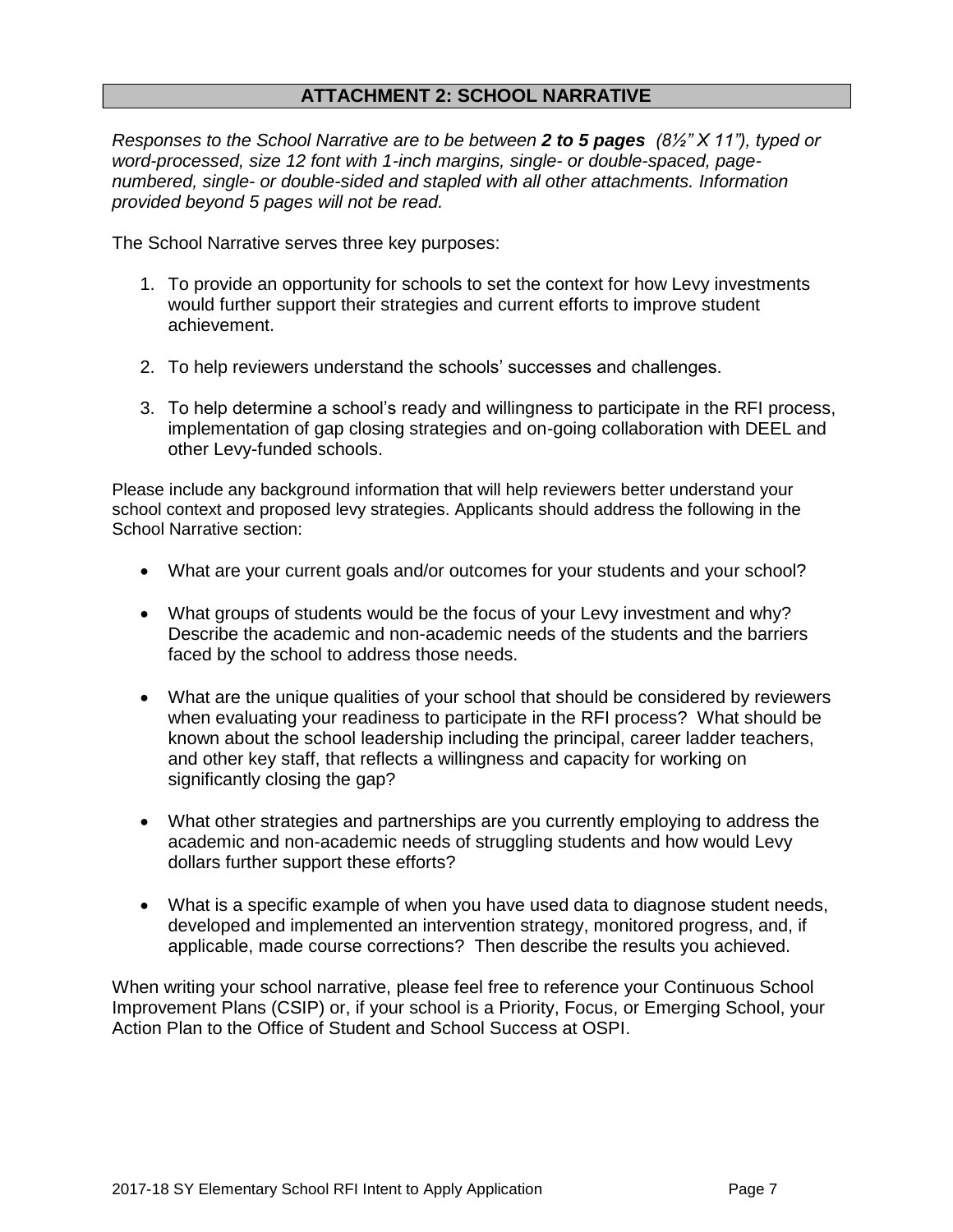Schools must provide some examples that demonstrate how the school uses data to identify student needs, assess student mastery, and/or measure progress towards goals. The data sample(s) does not have a page limit.

Below is a non-exhaustive list of example data applicants may submit.

- o Spreadsheets containing student-level academic data (e.g. MAP, MSP/SBA, attendance, school level assessments) and non-academic data (e.g. student demographic information, student wellness assessments) used to identify at-risk students and determine appropriate intervention strategies.
- o Graphs and data analysis summaries showing pre- and post-academic and nonacademic outcomes for your students or your program as a whole.
- o Data from applicant's quality improvement or self-analysis plans.
- $\circ$  Samples of tracking forms and/or learning and service plans used by staff to monitor progress of students.

Please do not include the following in your data sample(s):

- $\circ$  Identifiable student information in your submittal (e.g. student names, identification numbers, or birthdates).
- o Program flyers and brochures.
- o Studies or evaluations of your school or programs within your school.
- o Links to data, studies or reports. Links embedded in the narrative will not be opened and therefore will not be considered as part of the RFI Intent to Apply Application.

Please note the following when submitting your data sample(s):

- o Insert a header titled "[Applicant Name] Attachment 3: Data Sample" onto each page.
- o Staple data samples in order with the other attachments.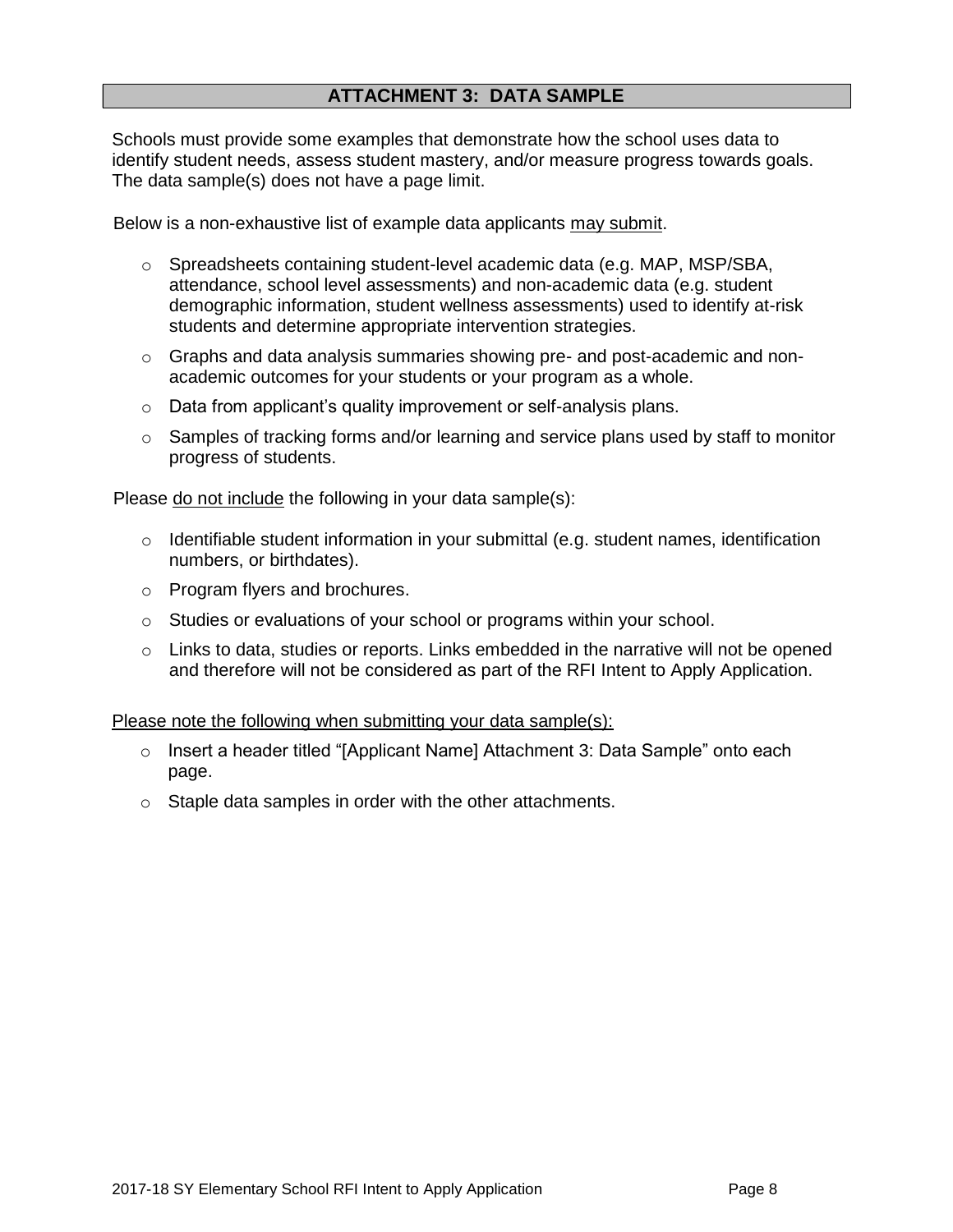# **ATTACHMENT 4: PRINCIPAL COMMITMENT LETTER**

The document below highlights the Elementary Innovation School RFI process expectations. The purpose of this document is to identify the 2017-18 school year requirements. Review the requirements below and discuss them with your school community. Please email [Dana.Harrison@seattle.gov](mailto:Dana.Harrison@seattle.gov) with any questions.

By signing this document, the principal agrees to the terms and conditions of participating in the RFI process.

#### **1. Designated Levy Contact Person(s) and Oversight Team**

- The principal will manage or designate a key individual(s) to participate in the Levy RFI process as described Exhibit A.
- The principal or his/her designee(s) will meet at least once a month with an Elementary School Levy Consultant to work on the school's Levy RFI separate from the Technical Work Sessions. Each school will be responsible for bringing information and materials such as student data to the monthly meetings that will assist in the completion of the RFI.

#### **2. RFI Technical Work Sessions, Retreats, and Professional Development**

- Attend the information session in August 2016 that will describe Phase II of the RFI process.
- The principal/assistant principal and other key member of the Levy team must attend all four RFI technical workshops described in Exhibit A.
- The principal may attend the four Principal Professional Learning Communities (PLCs) coordinated and led by Elementary School Levy Consultant.
- School staff members may participate in additional Levy-funded professional development opportunities throughout the year.

### **3. Collaborating with City's Step Ahead, Seattle Preschool Program, and Health Providers**

- The principal will identify a key school contact person who will collaborate with onsite or feeder City of Seattle Step Ahead and Seattle Preschool Program preschool providers (as applicable) in Phase II development of the RFI process.
- The principal will identify a key staff contact person(s) who will collaborate with the Levy-funded school-based health provider (as applicable) in Phase II development of the RFI process.

Principal Name **Exercise 20** 

Principal Signature **Executive Signature** and the set of the set of the set of the set of the set of the set of the set of the set of the set of the set of the set of the set of the set of the set of the set of the set of

Date \_\_\_\_\_\_\_\_\_\_\_\_\_\_\_\_\_\_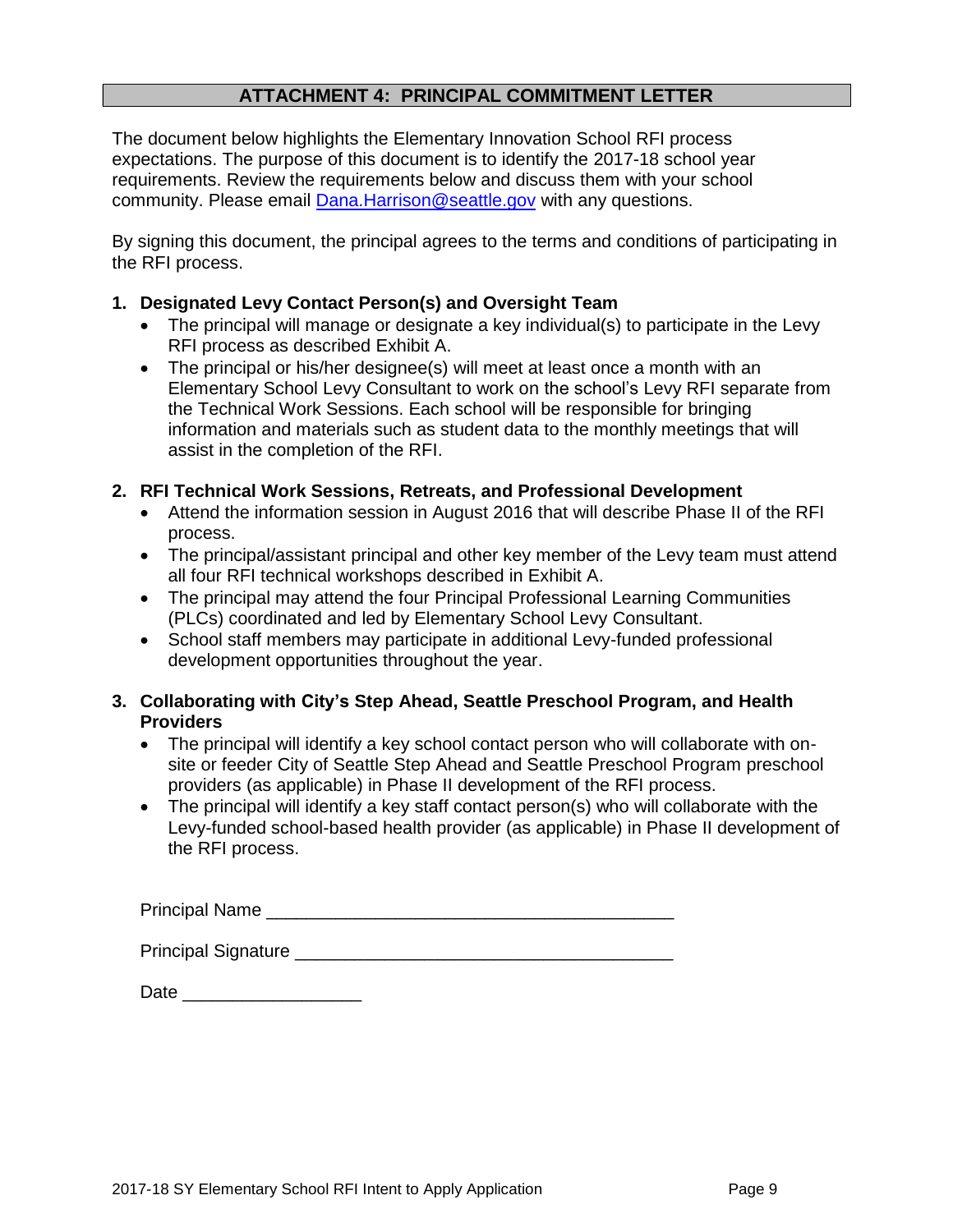# **ATTACHMENT 5: SPS EXECUTIVE DIRECTOR LETTER**

The SPS Executive Director is an important partner in the success of a school participating in the Elementary Innovation RFI process. For this reason, DEEL is asking the SPS Executive Director to play an integral part in supporting \_\_\_*Insert School Name Here*\_\_\_ as it develops its RFI application.

Signing this letter confirms that you, as the SPS Executive Director, believe that

\_\_\_*Insert School Name Here*\_\_\_ meets the following characteristics of a strong RFI process participant:

- Principal has a track record of success leading a multidisciplinary team in providing interventions for struggling students.
- Principal has a history of managing a system of interventions that have led to the improvement of student academic performance.
- Principal or assistant principal is staying for the 2016-17 school year and likely the 2017-18 school year.
- Principal and school team have the capacity to engage in Phase II of the Levy planning process over the course of the 2016-17 school year.
- Principal continually demonstrates a growth mindset and willingness to collaborate on examining gap-closing strategies.

As the SPS Executive Director, you commit to support *Insert School Name Here* 

in the following ways:

- Participate (or send designee to participate) on the review panel that will review, discuss, and make recommendations to the Mayor's office as to which schools should move into Phase II of the RFI process.
- Attend the information session in August 2016 that will describe Phase II of the RFI process.
- Review and provide feedback on the final RFI submitted by the school to DEEL in winter 2017.
- Partner with DEEL team on a plan to support the school if there are any leadership changes.

SPS Executive Director Name **Example 2018** 

SPS Executive Director Signature \_\_\_\_\_\_\_\_\_\_\_\_\_\_\_\_\_\_\_\_\_\_\_\_\_\_\_\_\_\_\_\_\_\_\_\_\_\_

| Date |  |  |  |
|------|--|--|--|
|      |  |  |  |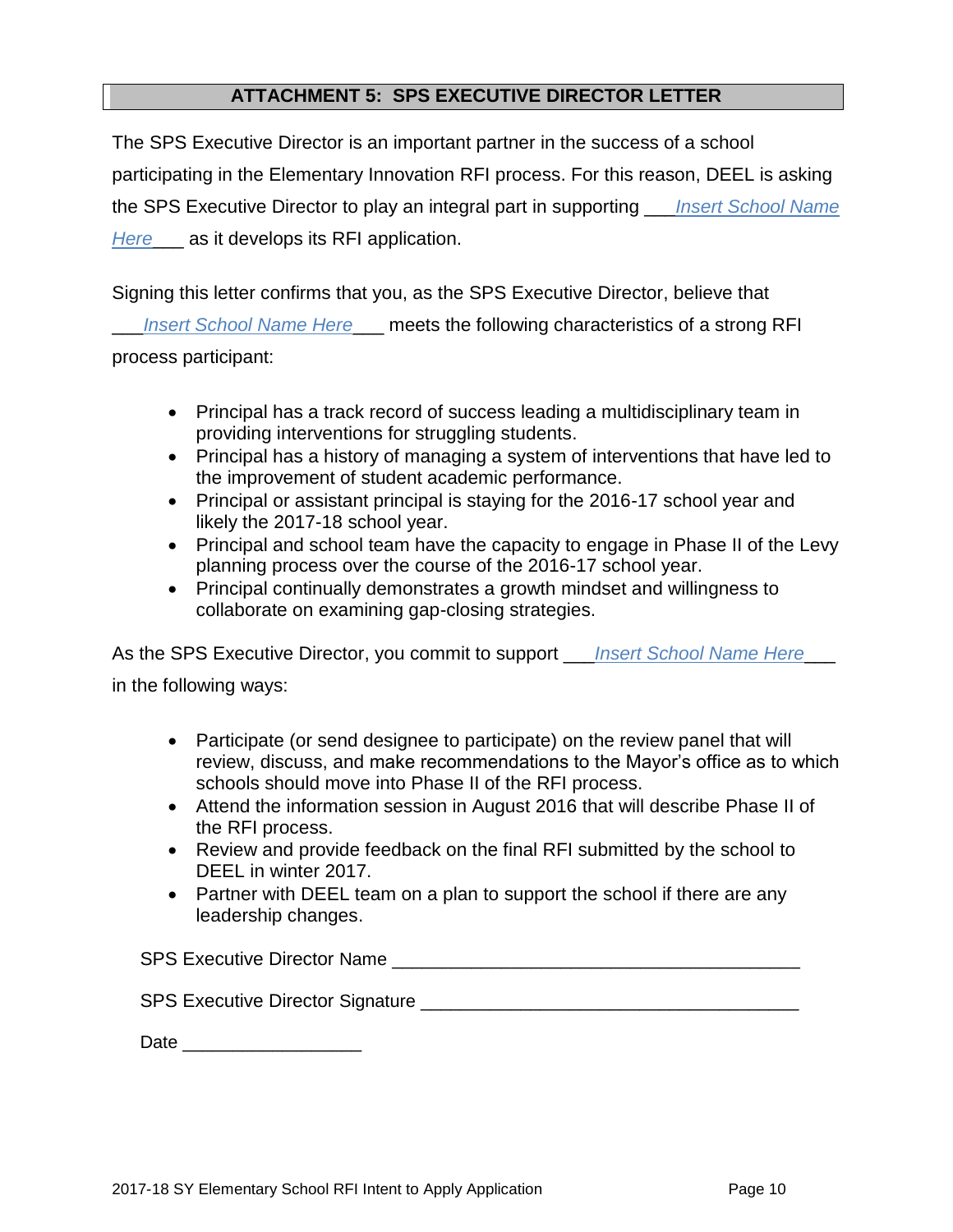### **ATTACHMENT 6: SCHOOL STAFF PARTICIPATING IN RFI PROCESS**

Please include the name, role, and email of the staff that will likely participate in Phase II (Workshops and Technical Assistance) of the RFI process.

|                | Staff Name (Last, First) | <b>Staff Role</b> | <b>Email Address</b>         |
|----------------|--------------------------|-------------------|------------------------------|
|                |                          |                   |                              |
| Ex.            | Example, Jane            | Lead Teacher      | jpexample@seattleschools.org |
| $\mathbf{1}$   |                          |                   |                              |
| $\overline{2}$ |                          |                   |                              |
| 3              |                          |                   |                              |
| $\overline{4}$ |                          |                   |                              |
| 5              |                          |                   |                              |
| 6              |                          |                   |                              |
| 7              |                          |                   |                              |
| 8              |                          |                   |                              |
| 9              |                          |                   |                              |
| 10             |                          |                   |                              |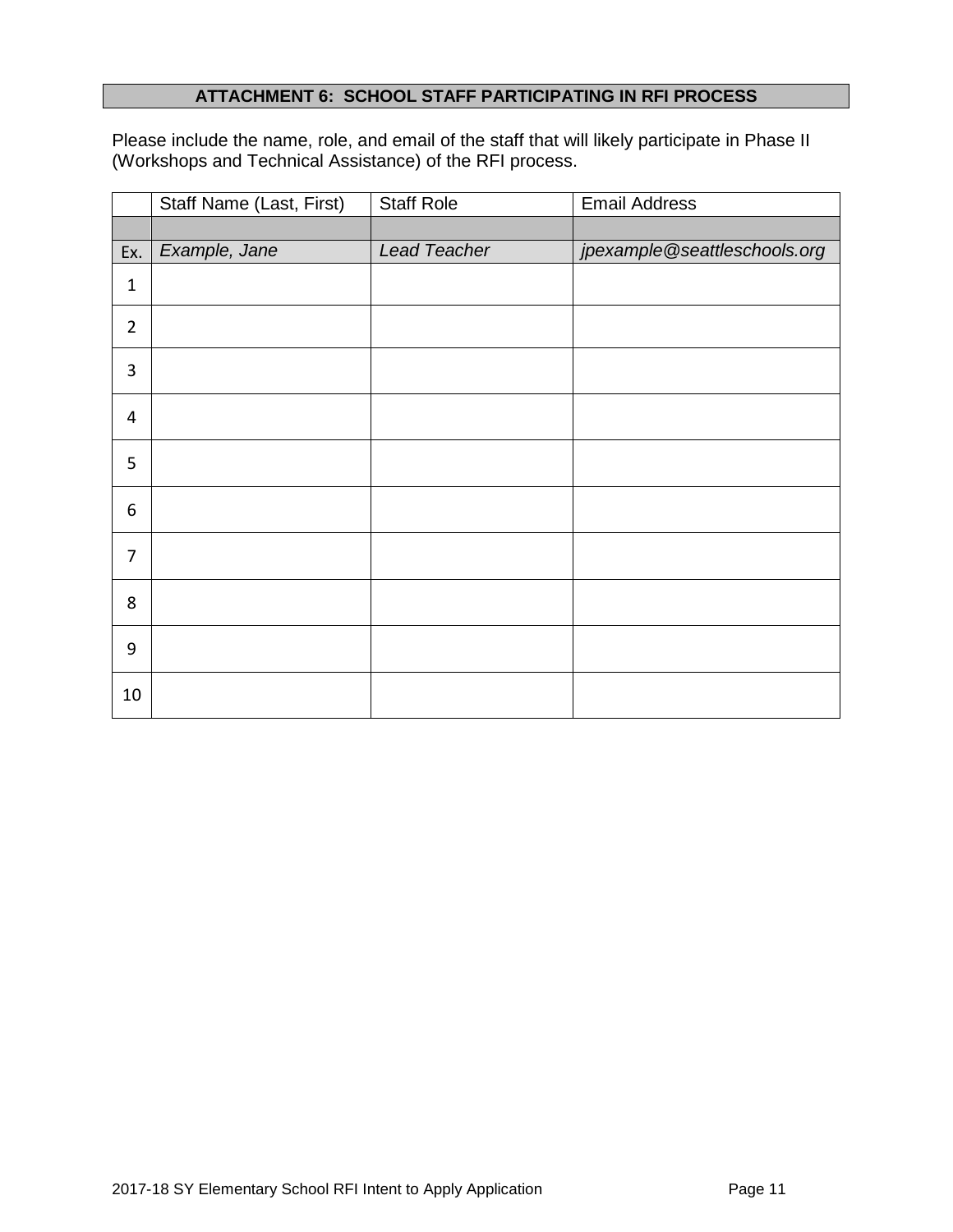### **ATTACHMENT 7: COMMUNITY-BASED ORGANIZATIONS PARTICIPATING IN RFI PROCESS**

If applicable, please identify the community-based organization(s) that will be part of Phase II (Workshops and Technical Assistance) in the table below.

|                |                                | Current or<br><b>New</b> |                                 |                     |                       |
|----------------|--------------------------------|--------------------------|---------------------------------|---------------------|-----------------------|
|                | <b>Agency Name</b>             | Partner                  | <b>Staff Name (Last, First)</b> | <b>Staff Role</b>   | <b>Email Address</b>  |
|                |                                |                          |                                 |                     |                       |
| Ex.            | <b>ABCD</b><br><b>Tutoring</b> | New                      | Example, John                   | Site<br>Coordinator | John.example@abcd.com |
| $\mathbf{1}$   |                                |                          |                                 |                     |                       |
| $\overline{2}$ |                                |                          |                                 |                     |                       |
| $\overline{3}$ |                                |                          |                                 |                     |                       |
| 4              |                                |                          |                                 |                     |                       |
| 5              |                                |                          |                                 |                     |                       |
| 6              |                                |                          |                                 |                     |                       |
| $\overline{7}$ |                                |                          |                                 |                     |                       |
| 8              |                                |                          |                                 |                     |                       |
| 9              |                                |                          |                                 |                     |                       |
| 10             |                                |                          |                                 |                     |                       |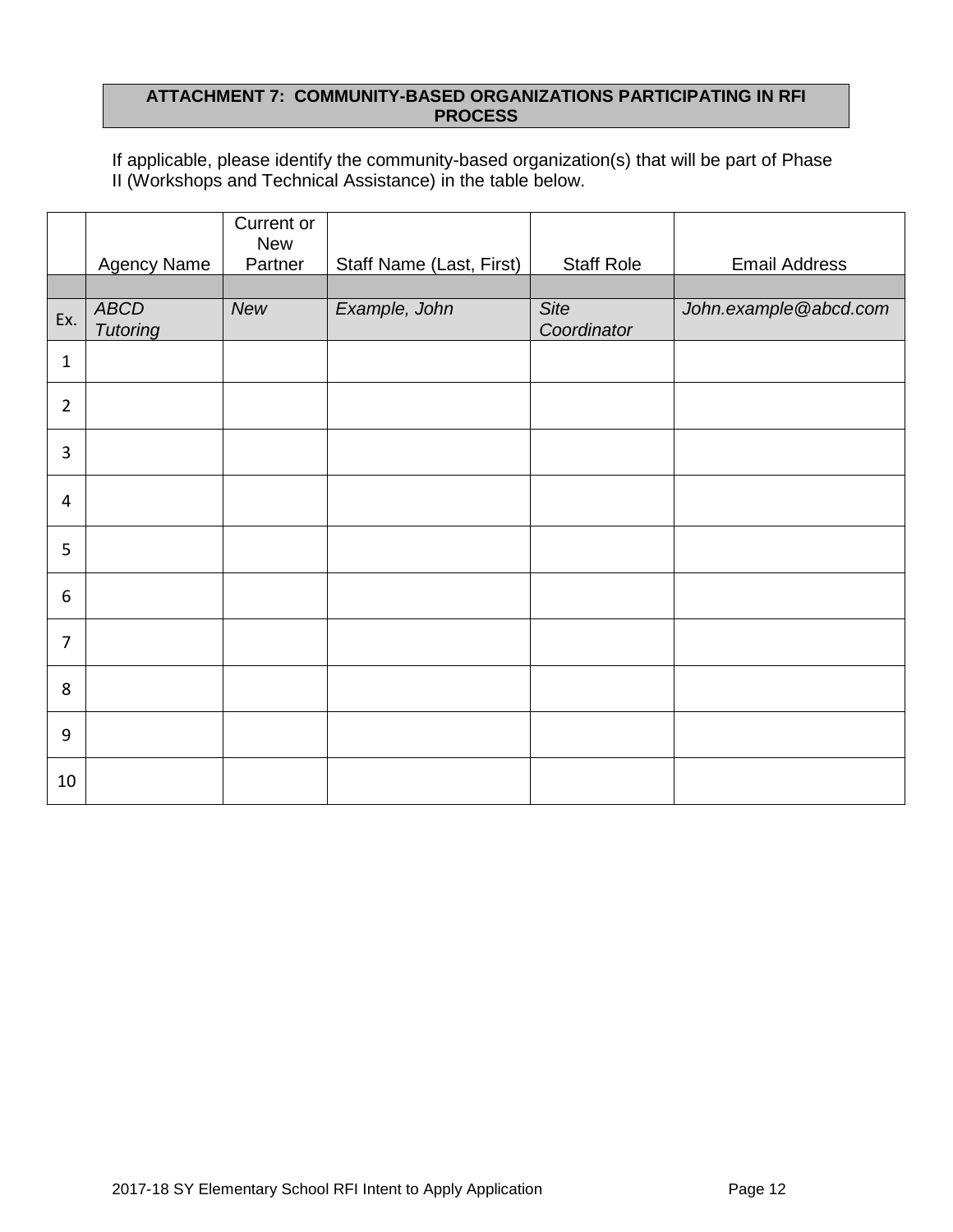### **PROCESS AND CRITERIA FOR EVALUATING RFI INTENT TO APPLY APPLICATION**

### **Part I: Technical Compliance Review**

An Intent to Apply Application for RFI submission must contain the Technical Compliance Checklist items below to be considered technically compliant. If the checklist items are absent or incomplete, the proposal may be deemed not technically compliant and may not be evaluated further. DEEL reserves the right to waive immaterial defects or irregularities in any submittal and to conduct follow-up phone calls to obtain additional information from complete RFI – Intent to Apply applications where clarification is needed. DEEL reserves the right to screen applicants without further discussion of the application submitted.

| Compliant    |           | <b>Technical Compliance Checklist</b>                                                                                                                                             |
|--------------|-----------|-----------------------------------------------------------------------------------------------------------------------------------------------------------------------------------|
| Yes          | <b>No</b> | Submitted 10 hard copies to DEEL and an electronic copy to<br><b>Education @seattle.gov</b> on time (by 4:30 p.m., May 13, 2016)                                                  |
| $\sqcap$ Yes | No        | Submitted electronic copy correctly: PDF or Word                                                                                                                                  |
| $\sqcap$ Yes | No        | Attachments are typed, single- or double-spaced, size 12 font, 1-inch<br>margins, page-numbered, single- or double-sided, and all attachments<br>stapled together as one document |
| $\sqcap$ Yes | No        | Attachment 1: Cover Sheet - Cover sheet completed                                                                                                                                 |
| ∏ Yes        | No        | Attachment 2: School Narrative does not exceed 5 pages                                                                                                                            |
| Yes          | No        | Attachment 3: Data Sample is completed.                                                                                                                                           |
| $\Box$ Yes   | $\Box$ No | Data Sample does not include identifiable student information and meets<br>the guidelines outlined in Attachment 3.                                                               |
| $\sqcap$ Yes | <b>No</b> | Attachment 4: Principal Commitment Letter signed.                                                                                                                                 |
| Yes          | No        | Attachment 5: SPS Executive Director Letter signed.                                                                                                                               |
| Yes          | <b>No</b> | <b>Attachment 6: School Staff Participating in RFI Process is</b><br>completed.                                                                                                   |
| Yes          | No        | Attachment 7: Community-Based Organizations Participating in RFI<br>Process is completed.                                                                                         |

### **Part II: Rating RFI Intent to Apply Applications**

All technically compliant RFI Intent to Apply Application submissions are then reviewed by a panel of internal and external evaluators and assigned a score based on the rating criteria described below.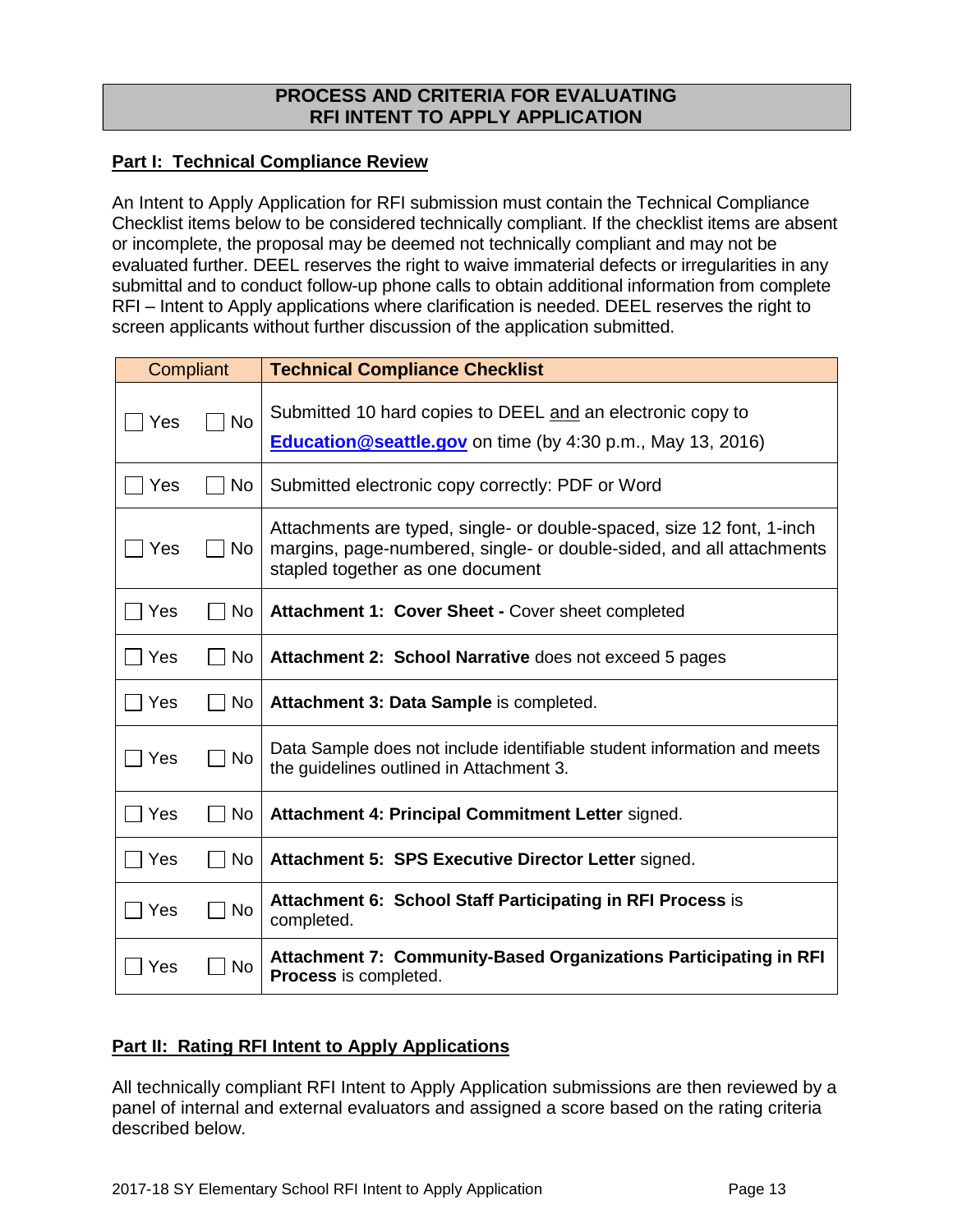| <b>Rating Criteria</b>                                                                                                                                                                                                                                                                                                                                                                                                                                                                                                    | Weight |
|---------------------------------------------------------------------------------------------------------------------------------------------------------------------------------------------------------------------------------------------------------------------------------------------------------------------------------------------------------------------------------------------------------------------------------------------------------------------------------------------------------------------------|--------|
| 1. School Narrative - Attachment 2                                                                                                                                                                                                                                                                                                                                                                                                                                                                                        |        |
| School identifies and provides a rationale for choosing specific focus<br>$\bullet$<br>student population.<br>Demonstrates clear understanding of possible barriers to student<br>$\bullet$<br>success and strong potential for effectively navigating those barriers.<br>Provides a specific example of previous experience using data to<br>$\bullet$<br>identify a student need, develop and implement a strategy, monitor<br>progress, and, if applicable, make course corrections to achieve the<br>desired outcome. | 20     |
| 2. Data Sample - Attachment 3                                                                                                                                                                                                                                                                                                                                                                                                                                                                                             |        |
| Identifies subgroup-level academic trends.<br>$\bullet$<br>Identifies specific sub-groups requiring interventions.<br>$\bullet$<br>Identifies the underlying academic skills/knowledge and non-academic<br>$\bullet$<br>barriers affecting students' performance and links to data referenced.<br>Data Sample illustrates either how focus student were identified or how<br>school uses data to systematically track student progress.                                                                                   | 5      |
| 3. Other Factors - Not Submitted by School                                                                                                                                                                                                                                                                                                                                                                                                                                                                                |        |
| • School's level of need as defined by student achievement and<br>demographic data.<br>Principal's past administrative experience.<br>$\bullet$<br>• School's historical student performance.                                                                                                                                                                                                                                                                                                                             | 25     |
| <b>Maximum Rating</b>                                                                                                                                                                                                                                                                                                                                                                                                                                                                                                     | 50     |

### **Evaluation Process**

As part of the evaluation process, DEEL may ask applicants to participate in an in-person interview to provide additional information. Please see the timeline on Page 3 to confirm dates on which these interviews will occur. Schools should bring key people and relevant partners to these meetings. Please limit the number of attendees to 5 people.

### **SCHOOL APPEALS PROCESS**

The Department of Education and Early Learning (DEEL) will notify applicants in writing of the acceptance or rejection of the submittal, and, if appropriate. Written notification will be via email to the email address submitted on the cover sheet.

Any applicant wishing to appeal the decision must do so in writing within four (4) business days of the email notification of DEEL's decision. An appeal must clearly state a rationale based on one or more of the following criteria:

- Violation of policies or guidelines established in the Intent to Apply phase of the RFI process.
- Failure to adhere to published criteria and/or procedures in carrying out the Intent to Apply phase of the RFI process.

Appeals must be sent by mail or by e-mail to:

Dwane Chappelle, Director Department of Education and Early Learning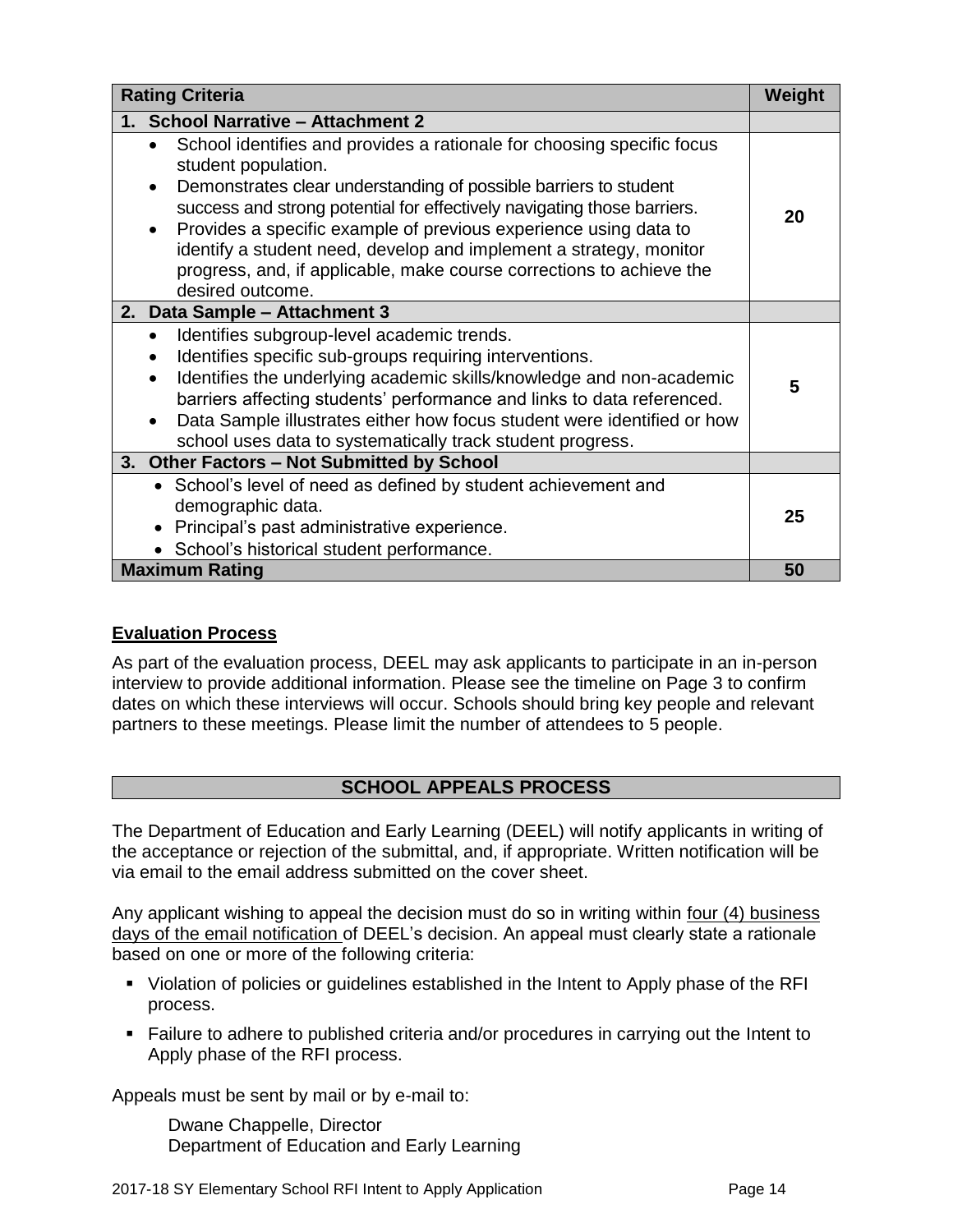700 5th Avenue, Ste. 1700 P.O. Box 94665 Seattle, WA 98124-6965

OR

Dwane.Chappelle@seattle.gov

The DEEL Director (or designee) will review the written appeal and may request additional oral or written information from the applicant. A written decision from the DEEL Director (or designee) will be sent within four (4) business days of the receipt of the appeal. This decision is final.

### **RESPONSE SUBMISSION**

**Paper and electronic responses must be received by Friday May 13, 2016 at 4:30 p.m.** Please mail or hand-deliver **ten (10) paper copies** of your RFI Intent to Apply Applications to the address provided below. All RFI Intent to Apply Application attachments must be stapled together into one document. You must also send the files by email (see instructions below)**.**

#### **Reminders:**

- $\Box$  Responses should not be sent with covers, binders or computer disks.
- $\Box$  Links embedded in the narrative will not be opened and, therefore, will not be considered as part of the RFI Intent to Apply Application.
- $\Box$  Do not include Annual Reports.
- $\Box$  Do not include student-identifiable data.

### **1. Submit ten (10) paper copies:**

| By US mail:   | Department of Education and Early Learning<br>RFI - Elementary School Innovation<br>P.O. Box 94665<br>Seattle, WA 98124-6965 |
|---------------|------------------------------------------------------------------------------------------------------------------------------|
| Hand-deliver  |                                                                                                                              |
| or FedEx/UPS: | Department of Education and Early Learning<br><b>RFI-Elementary School Innovation</b>                                        |
|               | <b>Seattle Municipal Tower</b>                                                                                               |

700 5th Avenue, Suite 1700

**2. Email an electronic copy to:** [Education@seattle.gov](mailto:Education@seattle.gov)

Seattle, WA 98104

- You will submit one file only: (1) RFI Intent to Apply Application in MS Word or Adobe PDF
- Please use the following naming convention for the electronic files:

#### **RFI Intent to Apply:** *SchoolName***\_ElementaryRFI\_ITA**. Example: *XYP\_ElementaryRFI*\_ITA

 Use the same format for your email Subject Heading: [SchoolName]\_ElementaryRFI\_ITA.

Please direct submittal process questions to Christy Leonard at e-mail [Christy.Leonard@seattle.gov](mailto:Christy.Leonard@seattle.gov) or phone 206-684-0607.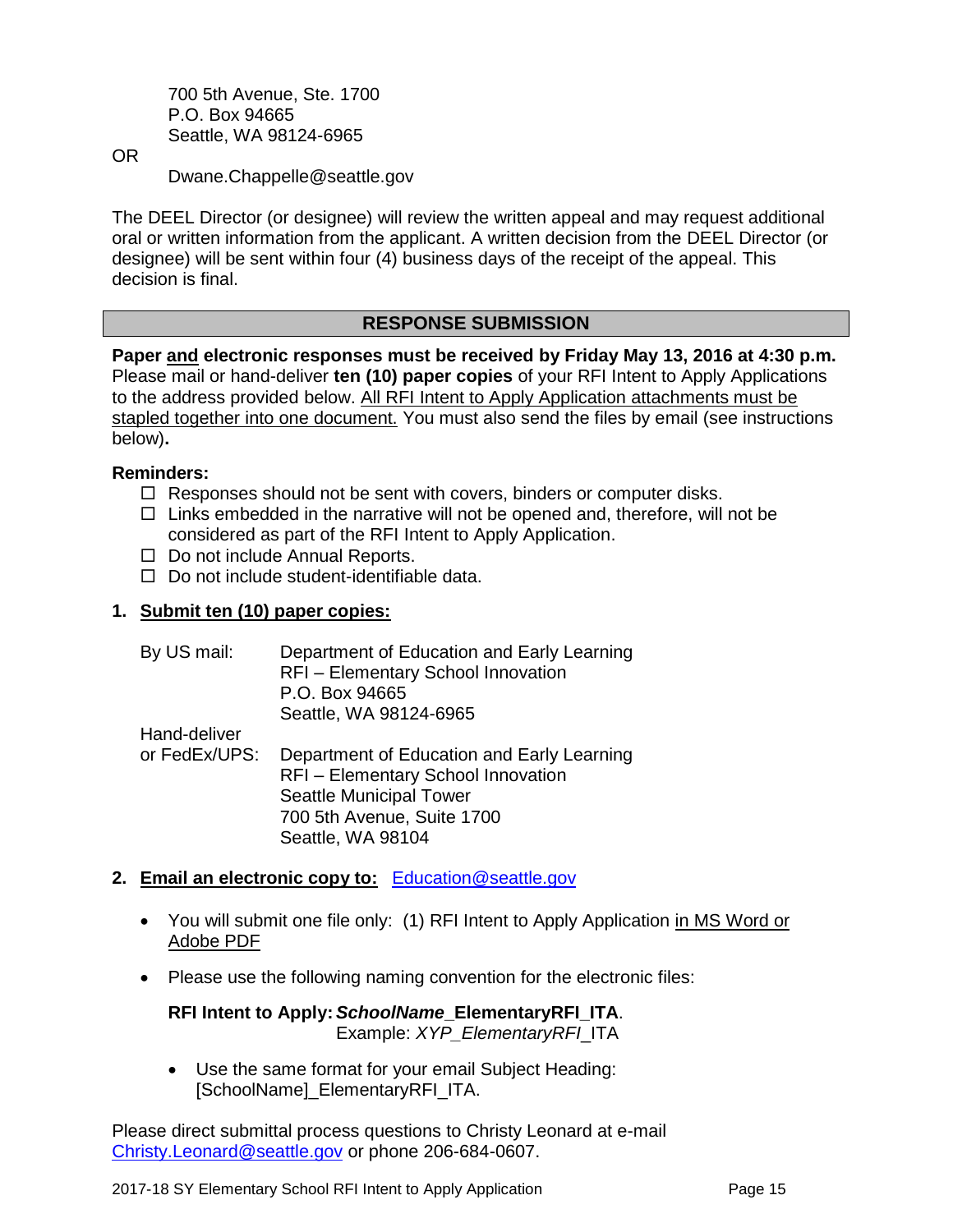#### **EXHIBIT A: OVERVIEW OF RFQ AND RFI PROCESSES**

### *Part I. Request for Qualifications (RFQ)* **–** *Community Organizations only*

There is no Levy funding tied to the RFQ process. The purpose of the RFQ process is to identify individuals and organizations that meet DEEL standards for providing Levy-funded programs. The RFQ process is designed to determine which entities have a track record of successfully achieving positive academic outcomes tied to key Levy outcomes and indicators. Entities approved through the RFQ process are eligible to partner with Levyfunded schools to assist with the school's execution of Levy strategies and programming. Individuals and organizations receiving cumulative Levy-funding exceeding \$5,000 per school year from Seattle Public Schools' elementary, middle, and high school Levy funds must be approved through the Levy RFQ process.

Please visit <http://www.seattle.gov/education/about-us/funding-opportunities> for additional information regarding the RFQ process and approved entities. Currently approved RFQ organizations are listed on the DEEL website.

DEEL encourages schools to visit this web page to view a list of approved organizations and individuals, as well as their submitted RFQ and other materials: <http://www.seattle.gov/education/about-us/community-partners> Schools should consult the list of approved providers when making community partnership and budget decisions.

### *Part II. Innovation School Request for Investment (RFI) – Schools only*

DEEL invites schools to apply for Elementary School Innovation Levy funding through the Request for Investment (RFI) Intent to Apply Application process.

The broad objective of the elementary school investments is to achieve academic results aimed at reducing the achievement gap and promoting student success in school, college, and careers. Through the RFI process, schools will identify their Levy focus students, propose strategies to address these students' academic and non-academic needs, and commit to meeting specific outcomes and indicators to measure the success of their implemented strategies.

Schools may partner with organizations approved through the RFQ process to deliver Levyfunded programming in an effort to improve student results. As noted above under Part I, organizations receiving more than \$5,000 in cumulative Levy funding in a school year across all school Levy investments must be approved through the RFQ process. Organizations that expect to receive less than \$5,000 per school year in Levy investments across all schools are not required to qualify through the RFQ process.

The RFI process consists of the following three phases:

#### **Phase I: Intent to Apply Application**

DEEL will release an Intent to Apply Application in March 2016. Eligible elementary schools will submit the following:

- List of staff and community-based organizations (CBOs) on their Levy application team
- Brief narrative of why the school would be a strong candidate for Levy funding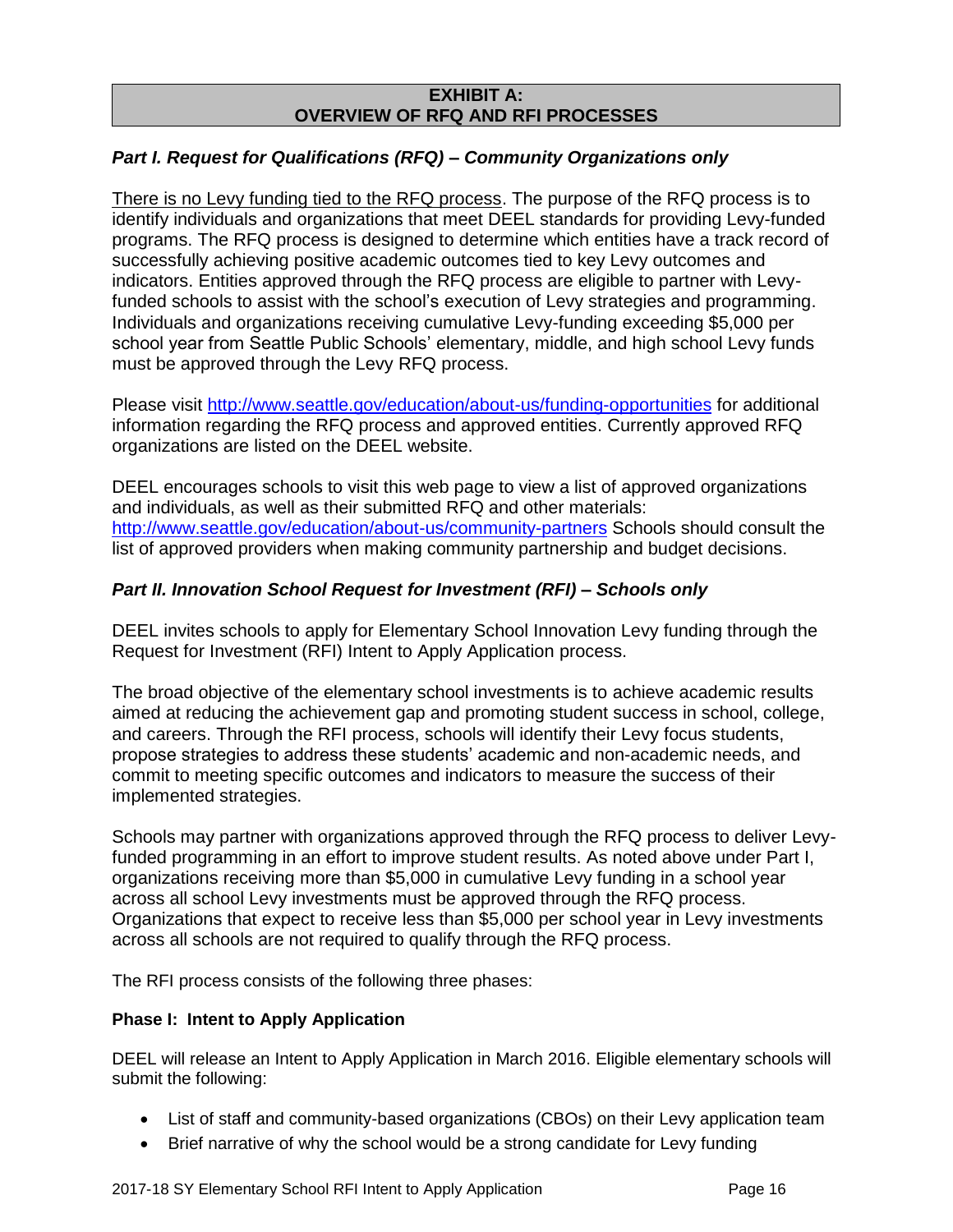- Signed partnership agreement letter(s) from CBOs, if there is a pre-established partnership.
- Signed SPS Executive Director Letter
- Signed Principal Commitment Letter that acknowledges the need for a collaborative approach with DEEL staff and Elementary School Levy Education Consultants on Levyrelated work.

The Intent to Apply Applications from schools will be due in May 2016. A team made up of DEEL and SPS Staff (Executive Directors and SPS departments' staff: Curriculum & Instruction, ELL, Title I/LAP, Community Partnerships, Early Learning) will review the applications submitted by eligible schools and identify the strongest candidates to move to Phase II.

Before finalizing the list of candidates, the school teams will be interviewed to clarify any outstanding questions and confirm their ability to participate in the next phase of the process. There will be up to four slots available for eligible schools in the 2017-18 school year.

### **Phase II: Workshops and Technical Assistance to Develop the RFI**

DEEL, in partnership with SPS staff, will conduct a series of workshops beginning in August 2016 targeted toward each topic of the RFI Intent to Apply Application. School teams are required to attend all four workshops. Workshops will range from two to three hours depending on the topic area. The first part of each workshop will be a presentation from DEEL and/or SPS staff with the rest of the time devoted to school teams to work on their RFI planning documents. Between workshops, school teams will have access to Elementary School Levy Consultants that will support teams as they finalize their draft plans. An information session with more details about each workshop will be held in August of 2016. Note that dates listed below for workshops are subject to change.

#### **Mandatory Workshops**

#### Workshop #1: Data Access and Analysis

This workshop will guide schools through analyzing state, district, and school level data, identifying focus students, and diagnosing academic and nonacademic needs that prevent students from being successful. School teams will receive custom data reports from DEEL staff and support from SPS staff on how to access reports in the Academic Data Warehouse and PowerSchool.

In addition, community-based partners will receive information on applying for and gaining access to data of students that they serve. Staff from community-based organizations will also be given training on using Excel for basic data analysis.

Date: Fall 2016 – After October 1 enrollment data is available

### Workshop #2: English Language Learners, PreK-3 Alignment, and Social, Emotional, Behavioral and Family Support Plans

School teams will conduct a brief self-assessment related to English Language Learners, PreK-3 Alignment, and Social, Emotional, Behavioral and Family Support Plans and develop a plan to strengthen their work in these areas. Schools can choose one or all of these areas to work on during the workshop. Staff from DEEL, SPS, and Public Health – Seattle & King County will be available to support school teams as they identify areas needing improvement and develop strategies to address those needs.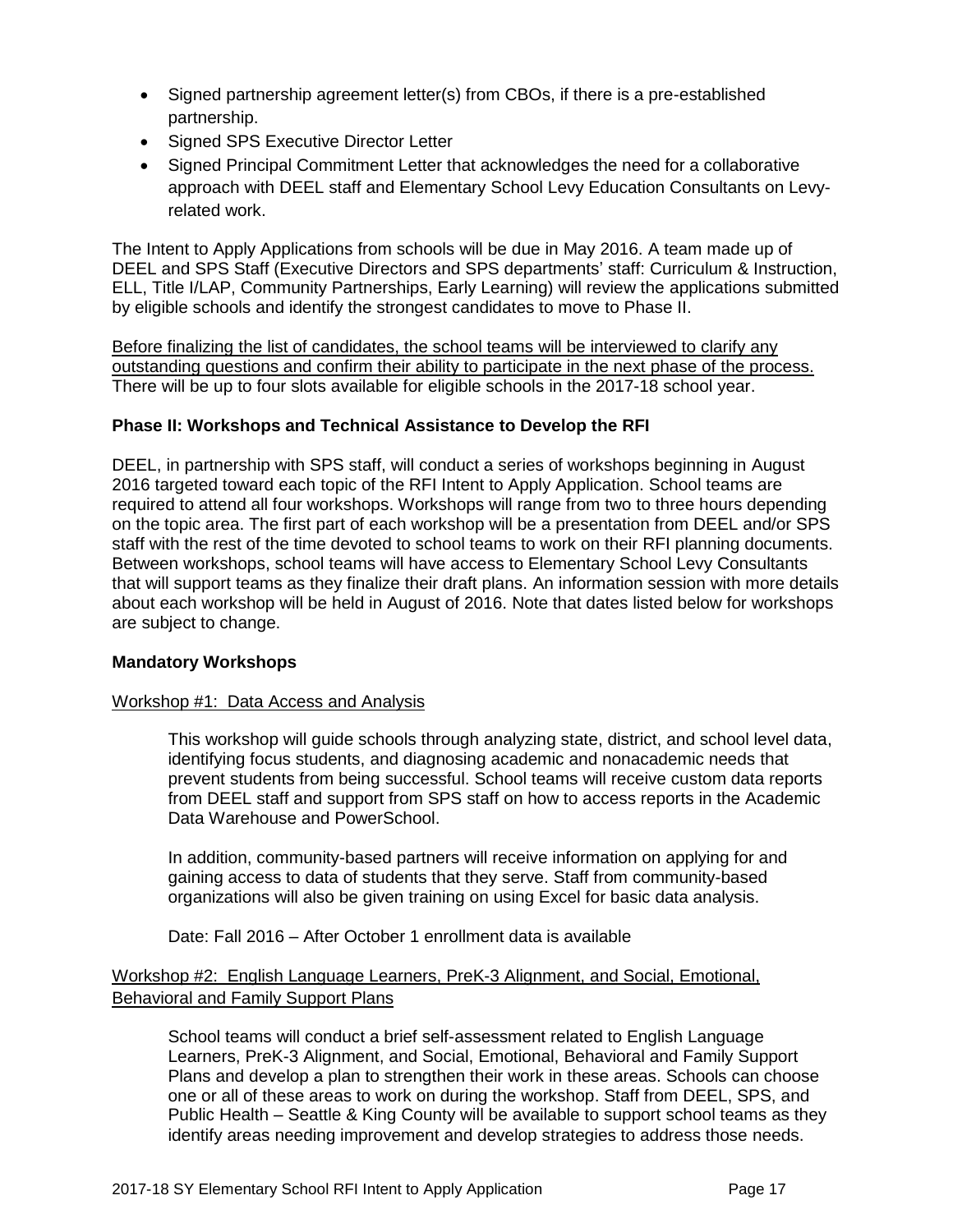#### Date: Fall 2016

#### Workshop #3: Developing a Work Plan

This workshop will support schools in identifying appropriate interventions that address the needs of focus students, specifying roles and responsibilities for delivering proposed strategies, and how other funds can be leveraged to support implementation. School teams will be given a list of interventions identified by DEEL and SPS staff currently being used in schools successfully supporting similar focus populations.

Date: Fall 2016/Winter 2017

#### Workshop #4: Management and Oversight Plan

Schools will develop a plan on how their Levy team members will monitor progress toward identified goals and modify strategies and approaches based on regular and systematic feedback. Schools will be given examples of how other schools have implemented data monitoring process and systems. They will also identify how data will be shared with community partners.

Date: Fall 2016/Winter 2017

#### **Phase III: Final Review and Approval**

School teams that have completed Phases I and II of this process will submit their final RFI to DEEL in January of 2017. DEEL will convene a panel of outside experts to review each RFI. Reviewers will use the RFI criteria to evaluate schools' submissions, then provide feedback on school proposals and submit recommendations for 2017-18 Levy funding. RFI criteria will be provided during the information session in August and will cover each of element of the RFI.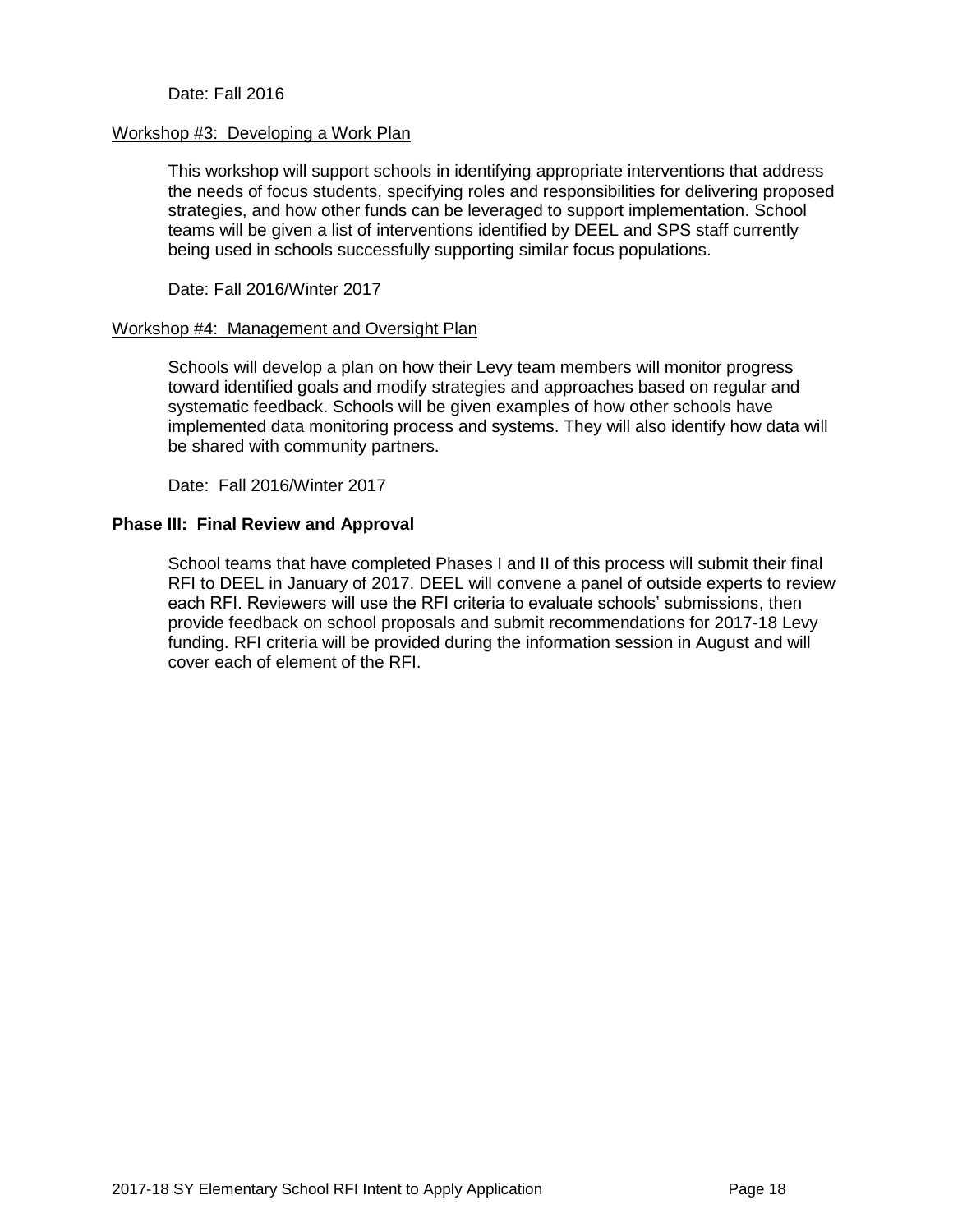# **EXHIBIT B: ELIGIBLE SCHOOLS**

The following list shows elementary schools eligible to apply for Levy Innovation investments as well as those currently awarded funding.

| <b>Schools Eligible to</b><br>Apply for RFI Intent to Apply Application | <b>Schools Funded</b><br>in 2016-17 SY |
|-------------------------------------------------------------------------|----------------------------------------|
|                                                                         |                                        |
| Broadview-Thomson (K-5)                                                 | <b>Bailey Gatzert</b>                  |
| Dunlap                                                                  | <b>Beacon Hill</b>                     |
| Hawthorne                                                               | Concord                                |
| Kimball                                                                 | Dearborn Park                          |
| Licton Springs (K-5)                                                    | Emerson                                |
| Lowell                                                                  | <b>Graham Hill</b>                     |
| Maple                                                                   | <b>Highland Park</b>                   |
| Martin Luther King, Jr.                                                 | John Muir                              |
| <b>Olympic View</b>                                                     | Leschi                                 |
| <b>Rainier View</b>                                                     | Madrona K-8                            |
| John Rogers                                                             | Northgate                              |
| Van Asselt                                                              | <b>Olympic Hills</b>                   |
|                                                                         | Roxhill                                |
|                                                                         | <b>Sand Point</b>                      |
|                                                                         | Sanislo                                |
|                                                                         | South Shore PK-8                       |
|                                                                         | Viewlands                              |
|                                                                         | <b>West Seattle</b>                    |
|                                                                         | <b>Wing Luke</b>                       |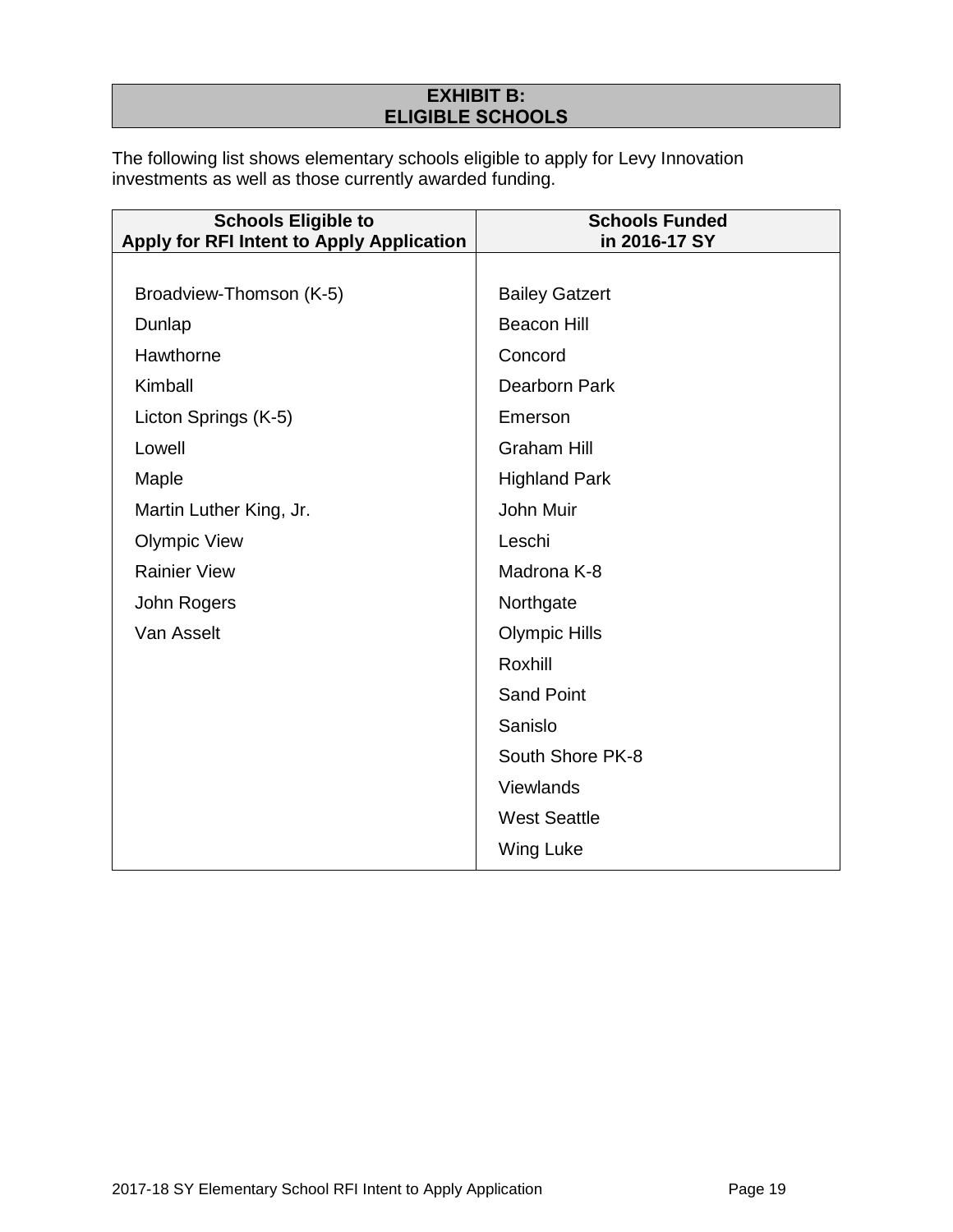### **EXHIBIT C: KEY TERMS FOR RFI INTENT TO APPLY APPLICATION**

#### **Outcomes and Indicators for Elementary Schools**

The Levy uses performance measures to determine the impact of Levy-funded strategies on students. "Outcomes" measure progress toward the Levy goals. "Indicators" serve as supporting measures and assess progress toward the outcomes.

*NOTE: All Innovation Elementary Schools must have at least two outcomes from the list below.*

#### **Outcomes:**

- 1. Kindergarten students meeting or exceeding widely held expectations in both the literacy and math domains of WaKIDS (GOLD) by close of winter administration window
- 2.  $1<sup>st</sup>$  2<sup>nd</sup> grade students attaining typical and high growth in math and/or reading on MAP assessment
- 3. Schools improving the percentage of  $3<sup>rd</sup> 5<sup>th</sup>$  grade students meeting standard on the state test in math and/or ELA/Literacy
- 4. Schools improving on state tests in 5<sup>th</sup> grade science from year to year

#### **Indicators:**

- 1. 4th 5th grade students attaining typical and high growth (as defined by the Office of Superintendent of Public Instruction) in math and/or ELA/Literacy on the state assessment
- 2. Students absent fewer than five days per semester, excused or unexcused
- 3. English Language Learners making gains on state English proficiency test

Important note: All Levy-funded schools must administer WaKIDS and MAP assessments as directed by DEEL.

#### **Focus Students**

Focus students are identified by the following risk factors:

- 1. Failure to meet expectations as measured by the WaKIDS Teaching Strategies GOLD Assessment
- 2. Failure to meet grade-level standard on state assessments
- 3. Failure to make typical growth on Measures of Academic Progress (MAP) or the Smarter Balanced Assessment (SBA)
- 4. Failure to make gains on the state English language proficiency test
- 5. Scoring at a Level 1 or 2 on annual state English language proficiency assessment or placement exam
- 6. Poor attendance, defined by missing 5 or more days per semester, excused or unexcused
- 7. School entry after the beginning of the year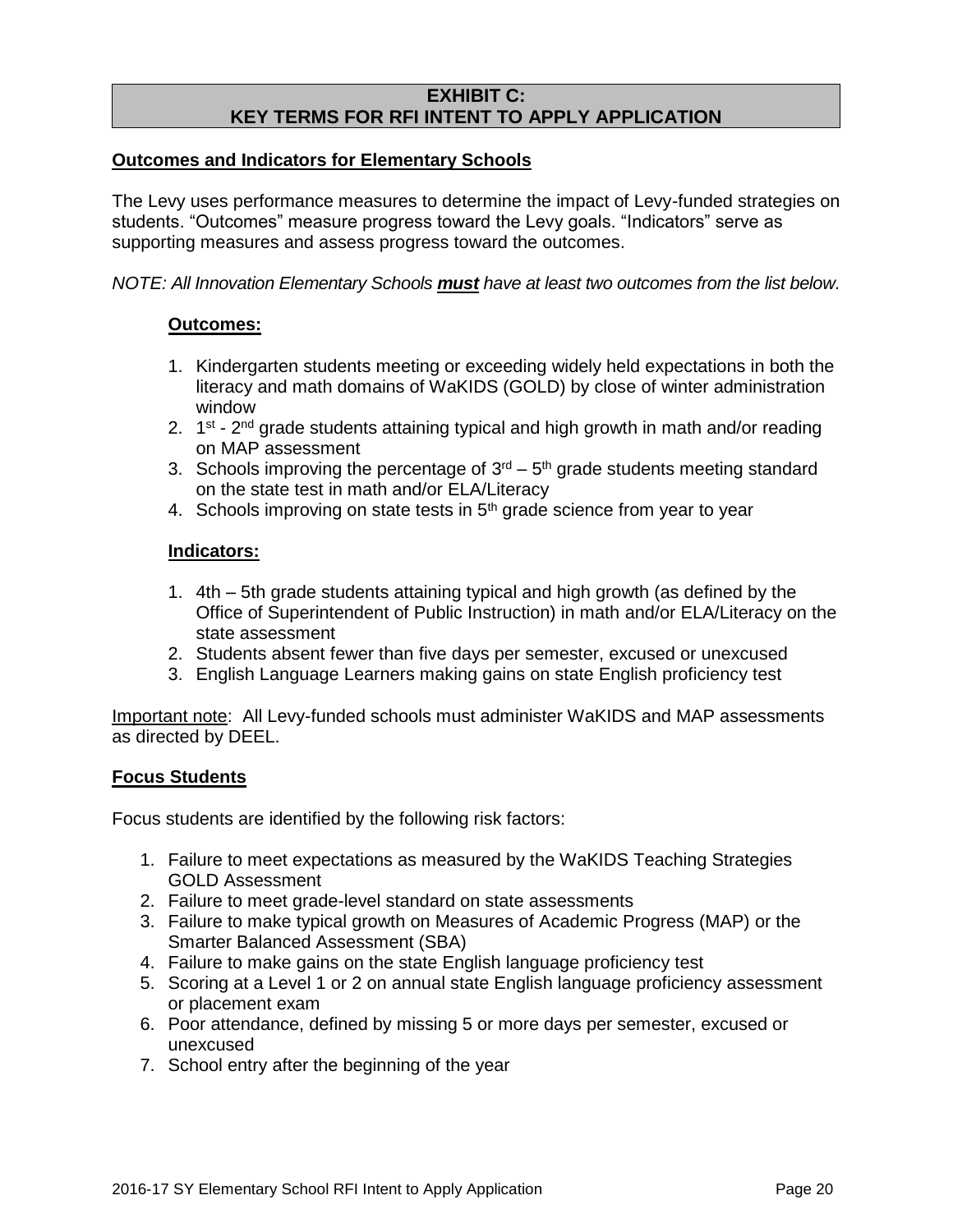### **Four Areas of Concentration**

The Levy goals are achieved by making investments in four "areas of concentration." Schools develop and implement strategies in these four areas to improve academic results for their students. Schools' efforts are then assessed through outcomes and indicators tied to the following four different areas of concentration:

- 1. Math/Science
- 2. Reading/Writing
- 3. Attendance
- 4. English Language Acquisition

#### **Key Components**

Innovation schools must address each of the following four Key Components in their RFI Intent to Apply Application:

- 1. PreK-3 Alignment and Collaboration
- 2. Extended In-School Learning Time
- 3. Out-of-School Time/Expanded Learning Opportunities
- 4. Social, Emotional, Behavioral, and Family Support

"Key components" refers to elements that are both required and recommended to be incorporated into schools' service delivery models. The key components are research-based elements linked to achieving the Levy goals. The Levy considers the following Key Components as crucial elements to a successful Innovation elementary school model:

#### **1. PreK–3 Alignment and Collaboration**

Not all children enter kindergarten ready to learn and not all schools are ready to support these entering students. For this reason, the Levy is making significant investments in early learning programs that help children get ready for kindergarten through high-quality preschool programs that focus on academic, social, and physical development. In addition, the Levy is supporting early learning providers and elementary school teachers to develop a coherent framework of programs and services to improve academic outcomes for struggling students. Innovation Elementary Schools may have:

- Aligned curriculum and assessments across the preK-3 continuum
- Systems for tracking and sharing data and information
- Opportunities for Pre-K providers and kindergarten teachers to share in professional development and collaborate on instructional practices
- Transition processes that systematically places students in the appropriate classrooms and programs at each grade level
- Processes for assessing student progress K-3 and systematically sharing data with early learning providers
- Supplemental academic supports for students not meeting standards for K-3
- $\bullet$  Joint professional development that includes teams of Pre-K through 3<sup>rd</sup> grade teachers and administrators
- Preschool classrooms and after-school care in the building are integrated into the school community
- Process for engaging families in understanding and supporting their child's developmental and academic progress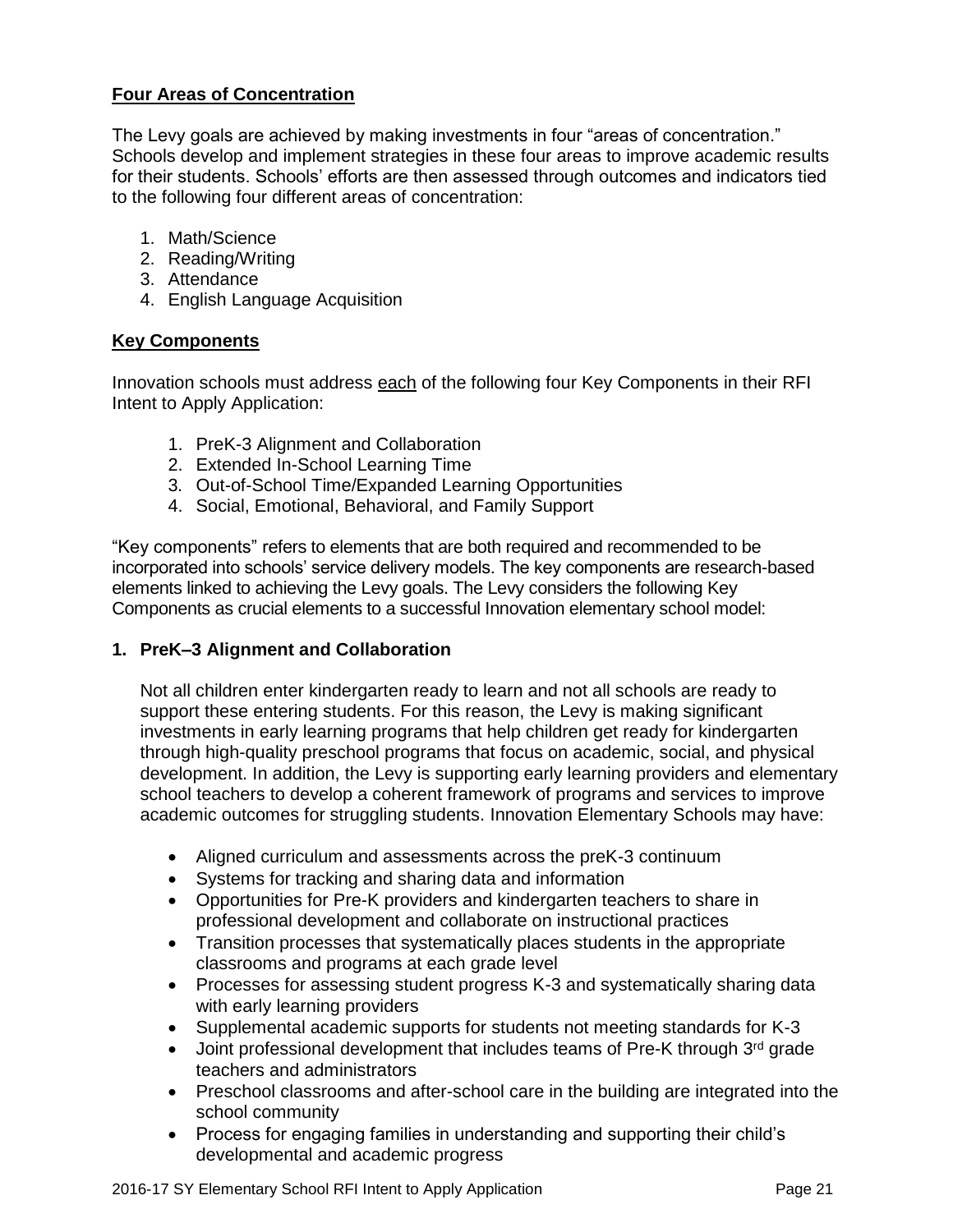Elementary schools chosen to receive Elementary Innovation Investments are required to administer the Teaching Strategies GOLD assessment in the fall and winter.

Elementary schools will form strong partnerships with Step Ahead and Seattle Preschool Program preschool programs, after-school programs, and community child care providers to ensure effectiveness of kindergarten transition systems and processes.

All elementary schools chosen to receive Elementary Innovation Investments are expected to partner with their Levy-funded Step Ahead and Seattle Preschool Program preschool programs (see [Exhibit](#page-24-0) D for the list of providers) on:

- Joint Pre-K and kindergarten enrollment nights and other transition events.
- Systems to share information and academic data, as appropriate.
- Joint professional development.

# **2. Extended In-School Learning Time**

Extended in-school learning time provides students with additional focused instruction from a certified teacher during the week and/or during school breaks. Extended inschool learning should provide:

- More time for students to master targeted academic skills.
- Opportunities to build stronger relationships between teachers and students.
- More time for planning, data analysis, and appropriate quality professional development for staff.
- Opportunities for small group learning.
- Standards-based instruction that provides students with the additional math or literacy learning opportunities aligned to their specific academic needs.
- Appropriate assessments daily and weekly to track student learning and determine when modifications in instruction need to be made.

Extended in-school learning time is a particularly effective strategy for improving the academic performance of English Language Learners (ELLs) and students who lack proficiency in academic English. Characteristics of schools effectively serving ELLs include:

- All instructional staff (principal, teachers, and instructional aides) trained in language acquisition instructional strategies.
- A clearly articulated, research-based instructional strategy for English Language Learners. This includes everything from sheltered-immersion programs to lateexit bilingual classes.
- Supplemental materials that fill in gaps in core curriculum programs for English Language Learners.
- Appropriate assessments that allow teachers to monitor gains in English proficiency and content knowledge in subjects like math and science.

### **3. Expanded Learning Opportunities**

Expanded Learning Opportunities (ELOs), such as Community Learning Centers, are learning opportunities outside the structure of the regular school day or year. These are learning opportunities provided by a certificated or non-certificated person outside the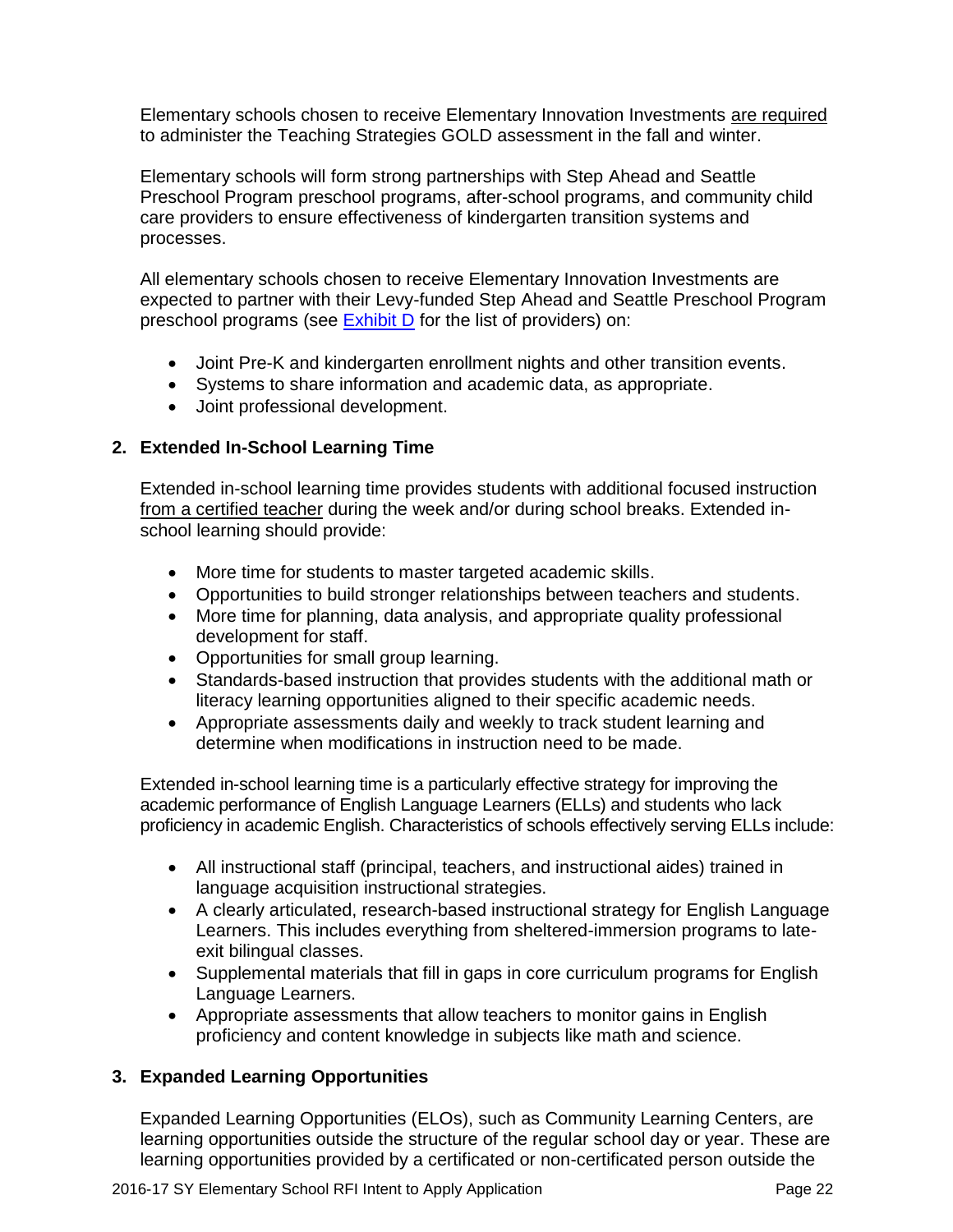structure of the regular school day or during the school day. ELOs recognize that student learning is important both in and outside of the classroom. Schools with effective ELO programming will include the following:

- A. Develop and maintain a system of sharing student information and data between the school and the ELO provider.
- B. Implement programs and activities that are aligned with academic content standards and assessments (Common Core Standards).
- C. Implement quality assessment tools to improve practice.
- D. Provide students with the additional math or literacy learning opportunities aligned to their specific academic needs.
- E. Provide opportunities for small group learning (one-on-one tutoring, homework help, targeted small group instruction).
- F. Use appropriate assessments daily and weekly to track student learning and determine when modifications in instruction need to be made.
- G. Ensure that staff have opportunities for joint professional development and access to materials that support academic interventions for a variety of students including, English Language Learners, immigrants, and refugees.
- H. Provide targeted support during student transitions (Pre-K to K and  $5<sup>th</sup>$  to  $6<sup>th</sup>$ ).

### **4. Social, Emotional, Behavioral, and Family Support**

There are some families that require an intensive, consistent, and multi-tiered system of interventions to ensure their children have the support to be successful in school. The Levy intends to provide needed support to focus students by identifying and addressing nonacademic barriers to learning, including social/emotional, behavioral or attendance issues. By identifying and addressing the non-academic barriers to learning, schools provide support that students need, particularly at key transition points.

Social, Emotional, Behavioral, and Family Support services should be an integrated part of the school's approach to improving their students' academic outcomes. Generally 10 percent of a school's population might be in need of intensive interventions. Social, Emotional, Behavioral, and Family Support may include, but is not limited to, the following strategies:

#### A. Case Management Support

- Provide intensive case management for focus students with multiple risk factors, as described in the Key Terms section in Exhibit C.
- Provide a multi-tiered system of support through collaboration among principals, teachers, nurses, school psychologists, counselors, schoolbased health providers, and/or other community-based providers.
- Connect students and families to social and health resources and supports in the community.
- Provide support to students and families encountering drug- and/or alcohol-related issues.
- B. School and Family Connections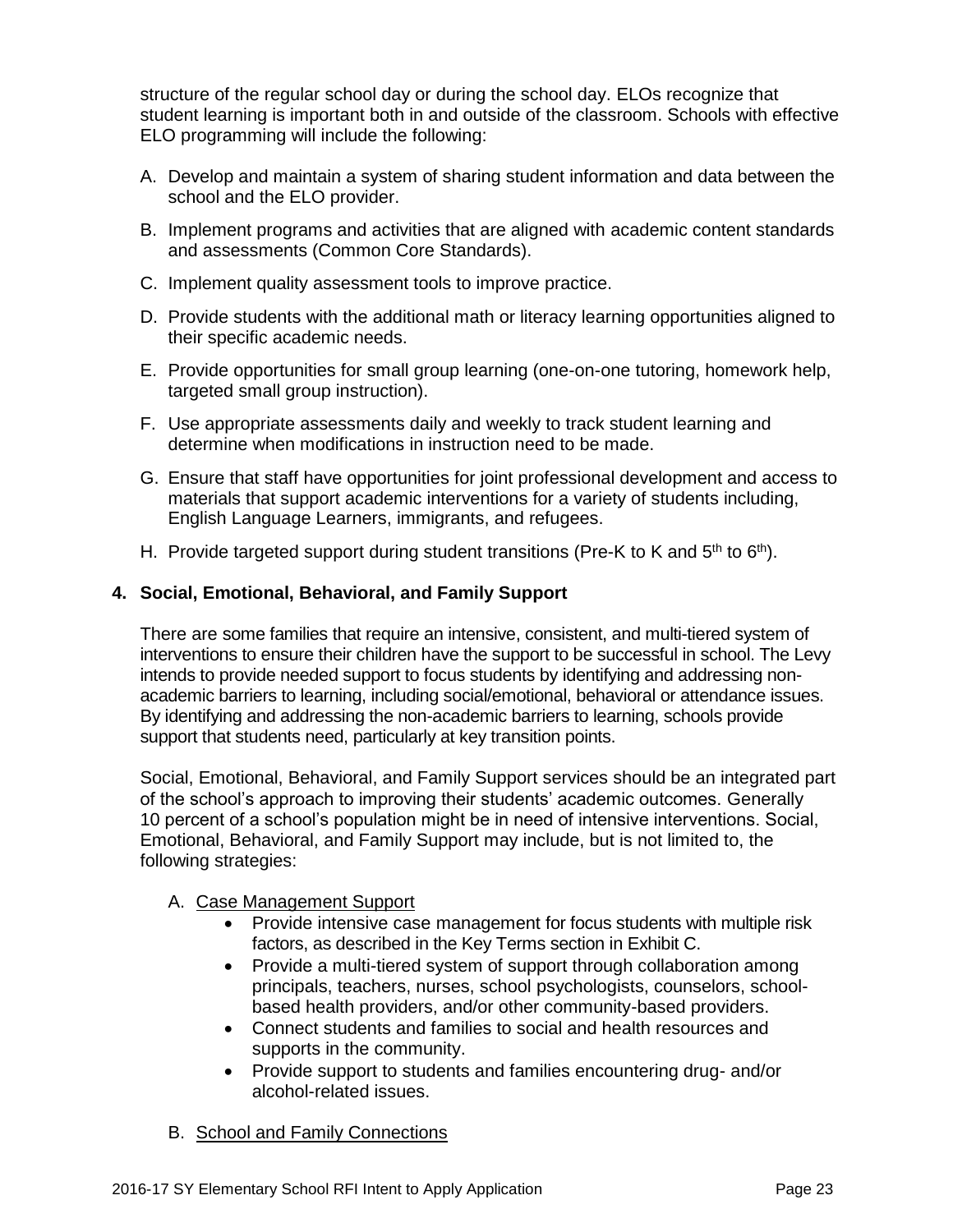- Provide ongoing support and sustained follow-up between teachers, students, and parents to ensure that learning goals are met.
- Ensure families know how to access school attendance and academic data and information on their student (WaKIDS, The Source).
- Facilitate Internet access for families without home computers.
- Provide parents with information and resources they can use at home to help their students develop healthy behaviors and build academic skills to improve educational outcomes and be successful in school.
- Invite families to participate in professional development opportunities that are offered to community and staff.
- C. Attendance, Behavior and Discipline Support
	- Equip students with the skills and knowledge necessary to recognize and manage emotions, make responsible decisions, solve problems, and establish positive relationships.
	- Utilize multi-tiered strategies to address attendance and behavior issues of differing severity.
	- Provide students encountering discipline issues with alternatives to suspension.
	- Create structure for instructional staff to collaborate with nurses, school psychologists, counselors, Levy-funded school-based health and/or other community providers to address students' physical and mental health issues.
- D. Transition Support
	- Collaborate with Step Ahead and Seattle Preschool Program preschool programs, other preschool providers, elementary and/or middle school staff to identify students requiring additional support services during transition points (preK to K and  $5<sup>th</sup>$  to  $6<sup>th</sup>$  grade).
	- Create intentional strategies to connect students to their school and a consistent adult advocate.
	- Educate students and families about what to expect when transitioning from preschool to kindergarten and from elementary to middle school.
- E. Mental and Physical Health Referrals and Services
	- Develop a system for screening high-needs students for physical or mental health needs and connecting students to health and/or mental health services.
	- Create a system for gathering health and mental health information from preschool providers about entering kindergarten students for the purposes of maintaining continuity of care and support.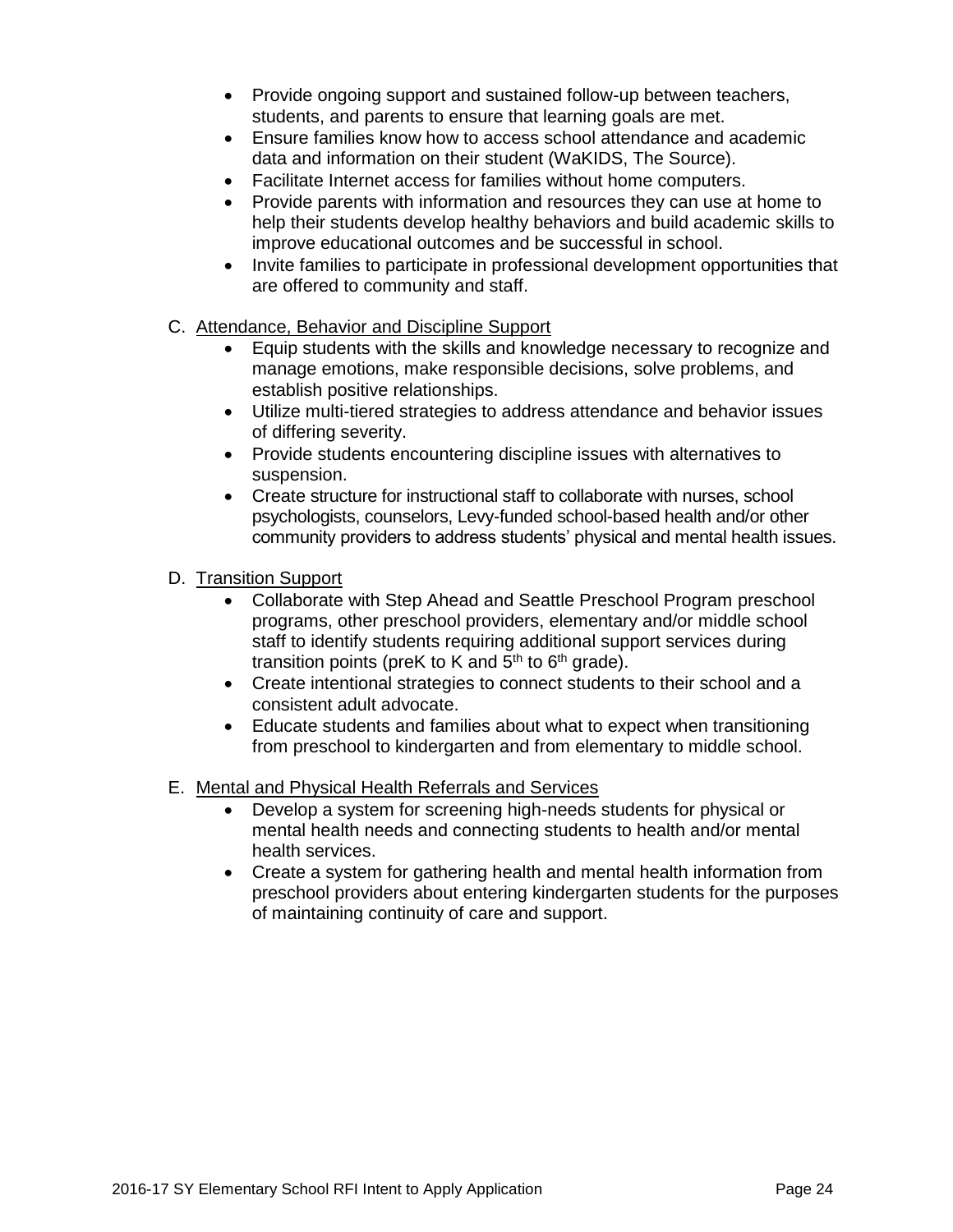## **EXHIBIT D: STEP AHEAD & SEATTLE PRESCHOOL PROGRAM SITES**

<span id="page-24-0"></span>Below are the Step Ahead and Seattle Preschool Program sites in the district:

| <b>Provider</b>                                          | <b>Address</b>                                                 | <b>Program Type</b> |
|----------------------------------------------------------|----------------------------------------------------------------|---------------------|
| <b>Causey's Learning</b><br><b>Center</b>                | 527 23rd Ave, Seattle 98122                                    | SPP/Step Ahead      |
|                                                          | 1855 South Lane St, Seattle 98144                              | <b>SPP</b>          |
| <b>Chinese Information</b><br>& Service Center           | 611 South Lane St, Seattle 98104                               | <b>SPP Pathway</b>  |
| Launch<br>(Formerly Community Day<br>School Association) | <b>Beacon Hill</b><br>2025 14th Ave. S, Seattle 98144          | <b>SPP</b>          |
|                                                          | <b>Highland Park</b><br>1012 SW Trenton, Seattle 98106         | <b>SPP</b>          |
|                                                          | Leschi<br>135 32nd Ave, Seattle 98122                          | <b>SPP</b>          |
|                                                          | Madrona<br>1121 33rd Ave, Seattle 98122                        | <b>SPP</b>          |
|                                                          | Maple<br>4925 Corson Ave S, Seattle 98108                      | <b>SPP</b>          |
| <b>Creative Kids</b>                                     | 10525 3rd Ave NW, Seattle 98177                                | <b>SPP</b>          |
| <b>Denise Louie</b><br><b>Education Center</b>           | <b>Beacon Hill</b><br>3327 Beacon Ave S Seattle 98144          | <b>Step Ahead</b>   |
|                                                          | 801 South Lane St Seattle, 98104                               | <b>Step Ahead</b>   |
|                                                          | 5333 15th Ave S # 1K, Seattle 98108                            | <b>Step Ahead</b>   |
| El Centro de la Raza<br>(Jose Marti)                     | 2524 16th Ave S Seattle 98144                                  | Step Ahead          |
| <b>First Place</b>                                       | 172 20 <sup>th</sup> Ave, Seattle 98118                        | <b>SPP Pathway</b>  |
| <b>Neighborhood House</b>                                | 6400 Sylvan Way SW Seattle, 98126                              | <b>Step Ahead</b>   |
|                                                          | 920 34th Ave SW, Seattle 98126                                 | <b>Step Ahead</b>   |
| <b>Refugee Women's</b><br><b>Alliance</b>                | 6230 Beacon Ave. S, Seattle 98108                              | <b>SPP</b>          |
| <b>Seattle School District</b>                           | South Shore<br>4800 S, Henderson, Seattle 98118                | <b>Step Ahead</b>   |
|                                                          | <b>Bailey Gatzert</b><br>1301 E Yesler Way, Seattle 98122      | <b>SPP</b>          |
|                                                          | <b>Original Van Asselt</b><br>7201 Beacon Ave S, Seattle 98108 | <b>SPP</b>          |
|                                                          | Van Asselt                                                     | <b>SPP</b>          |
|                                                          | <b>Arbor Heights</b><br>3701 SW 104th St. Seattle, WA 98146    | <b>SPP</b>          |
|                                                          | <b>Thornton Creek</b><br>7711 43rd Ave NE Seattle, WA 98115    | <b>SPP</b>          |
|                                                          | <b>Boren</b><br>5950 Delridge Way SW Seattle, WA 98106         | <b>SPP</b>          |
|                                                          | <b>Highland Park</b><br>1012 SW Trenton St Seattle, WA 98106   | <b>SPP</b>          |
|                                                          | 4728 Rainier Ave S, Seattle 98118                              | <b>SPP</b>          |
| <b>Seed of Life Centers</b>                              | 6725 45th Ave S, Seattle 98118                                 | <b>SPP</b>          |